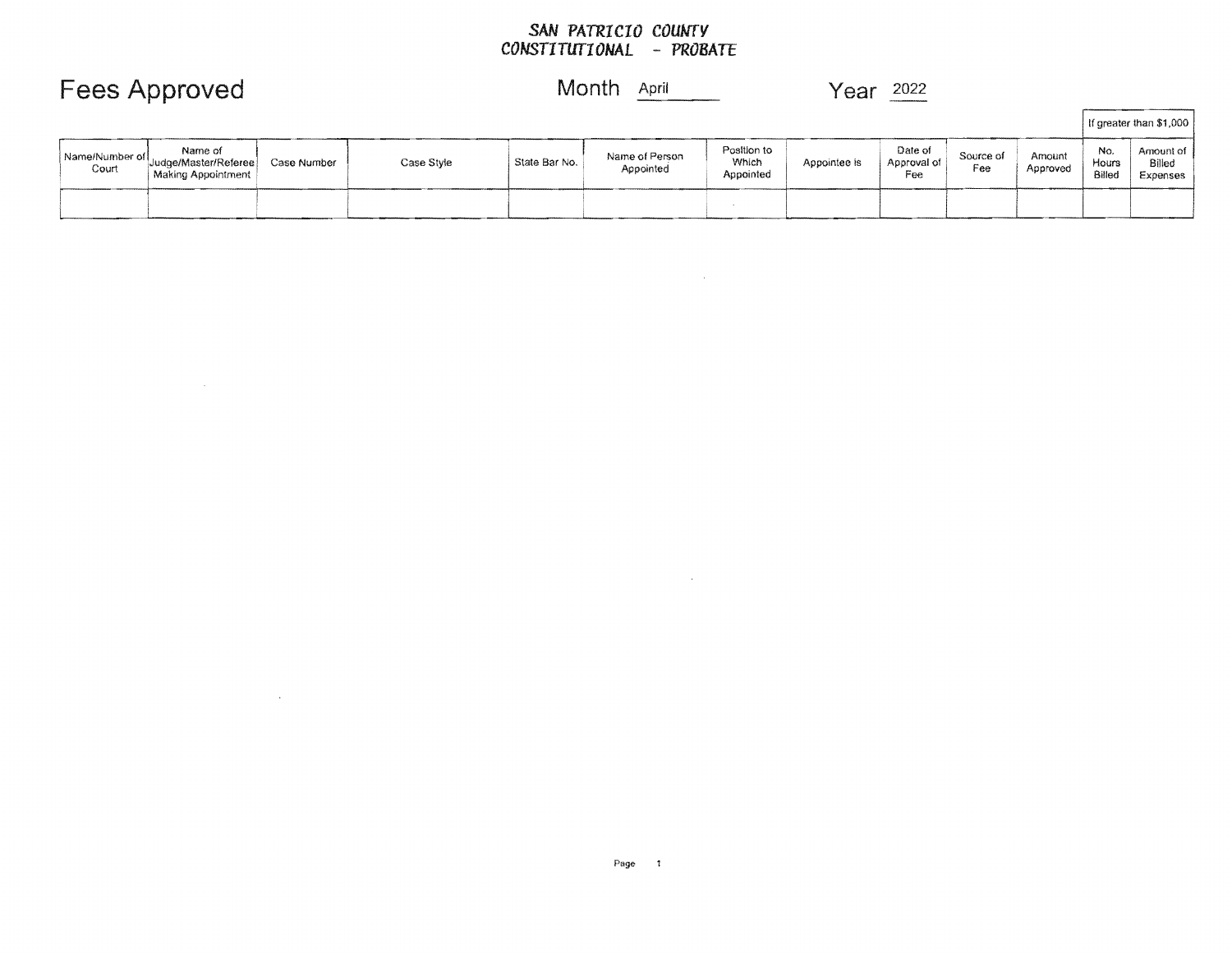#### *SAN PATRICIO COUNTY CONSTITUTIONAL* **-** *PROBATE*

## Appointments Approved Month **April 1996** Year 2022

| Name/Number of<br>Court | Name of<br>Judge/Master/Referee<br>Making Appointment | Case Number | Case Style | State Bar No. | Name of Person<br>Appointed | Position to Which<br>Appointed | Appointee is | Date of<br>Appointment |
|-------------------------|-------------------------------------------------------|-------------|------------|---------------|-----------------------------|--------------------------------|--------------|------------------------|
|                         |                                                       |             |            |               |                             |                                |              |                        |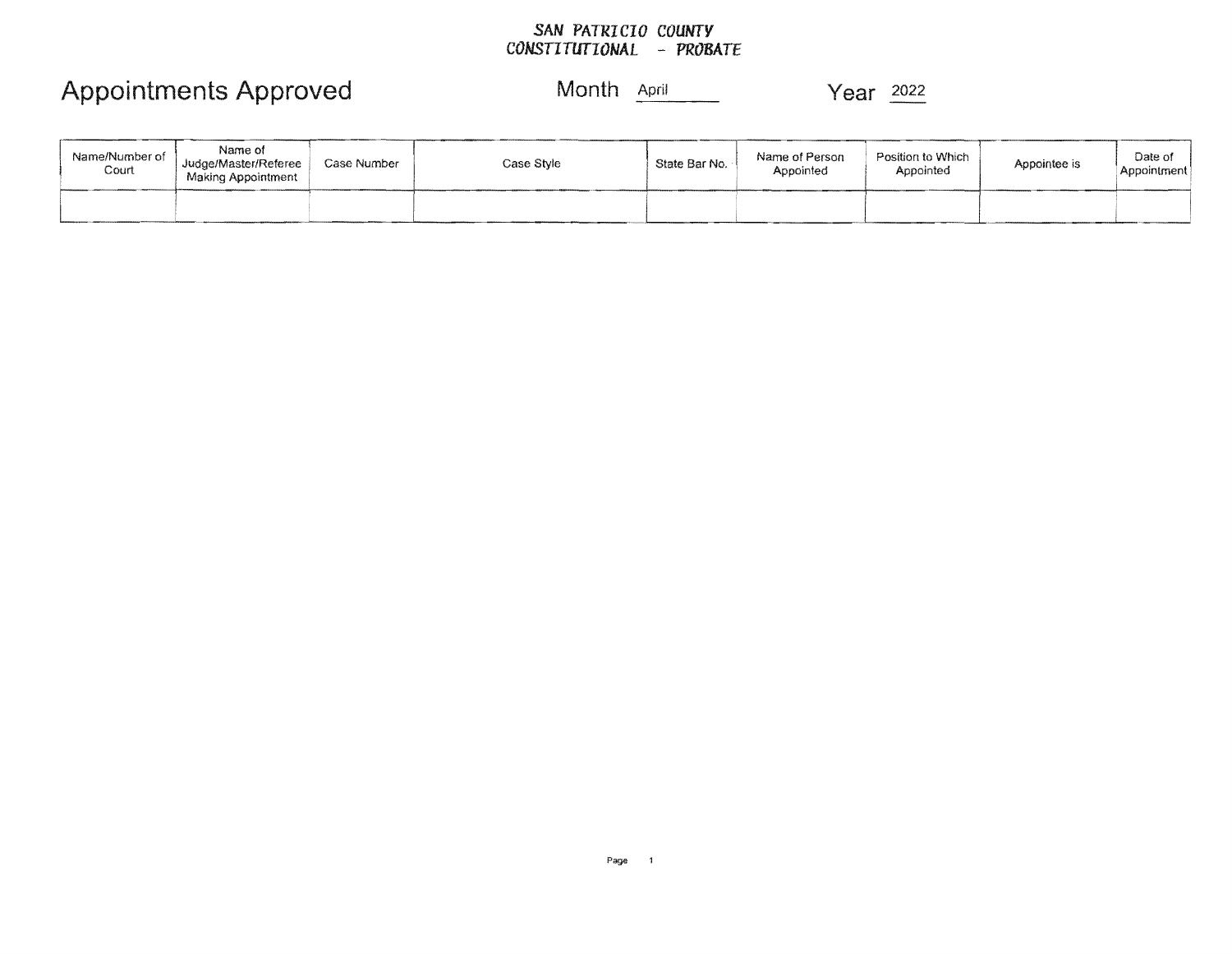#### *SAN PATRICIO COUNTY*  CONSTITUTIONAL - CRIMINAL

|                         | <b>Fees Approved</b>                                  |             |            | Month<br>April |                             |                                   | Year<br>2022 |                               |                  |                    |                        |                                 |
|-------------------------|-------------------------------------------------------|-------------|------------|----------------|-----------------------------|-----------------------------------|--------------|-------------------------------|------------------|--------------------|------------------------|---------------------------------|
|                         |                                                       |             |            |                |                             |                                   |              |                               |                  |                    |                        | If greater than \$1,000         |
| Name/Number of<br>Court | Name of<br>Judge/Master/Referee<br>Making Appointment | Case Number | Case Style | State Bar No.  | Name of Person<br>Appointed | Position to<br>Which<br>Appointed | Appointee is | Date of<br>Approval of<br>Fee | Source of<br>Fee | Amount<br>Approved | No.<br>Hours<br>Billed | Amount of<br>Billed<br>Expenses |
|                         |                                                       |             |            |                |                             |                                   |              |                               |                  |                    |                        |                                 |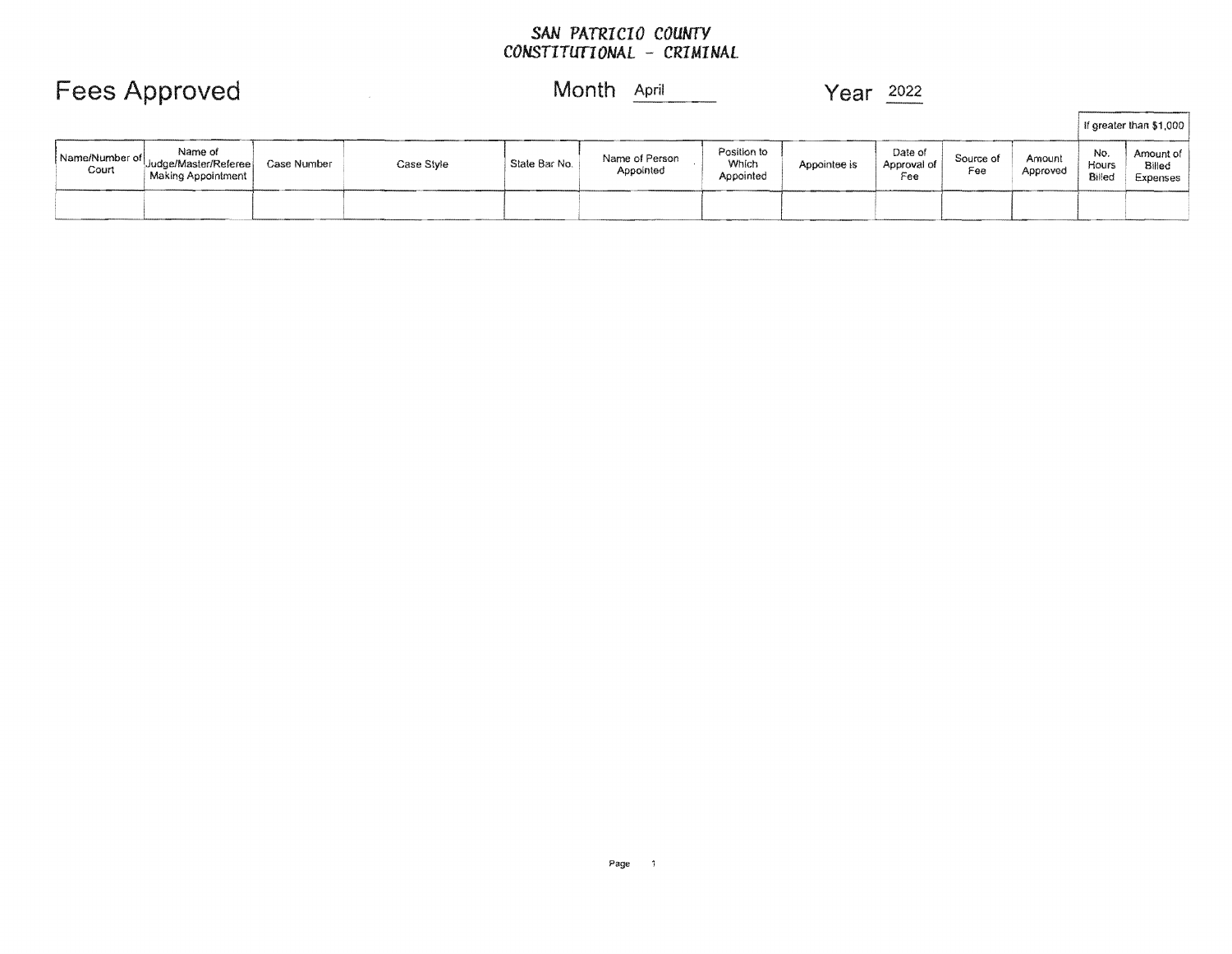### *SAN PATRICIO COUNTY CONSTITUTIONAL* **-** *CRIMINAL*

## Appointments Approved Month **April 1996** Year 2022

 $\sim 10^{-1}$ 

### Month April

 $\frac{1}{2}$ 

 $\sim$ 

 $\sim 10^{-1}$ 

| Name/Number of<br>Court | Name of<br>Judge/Master/Referee<br>Making Appointment | Case Number | Case Style | State Bar No. | Name of Person<br>Appointed | Position to Which.<br>Appointed | Appointee is | Date of<br>Appointment |
|-------------------------|-------------------------------------------------------|-------------|------------|---------------|-----------------------------|---------------------------------|--------------|------------------------|
|                         |                                                       |             |            |               |                             |                                 |              |                        |

 $\mathcal{L}^{\text{max}}_{\text{max}}$  and  $\mathcal{L}^{\text{max}}_{\text{max}}$ 

 $\sim 10^{11}$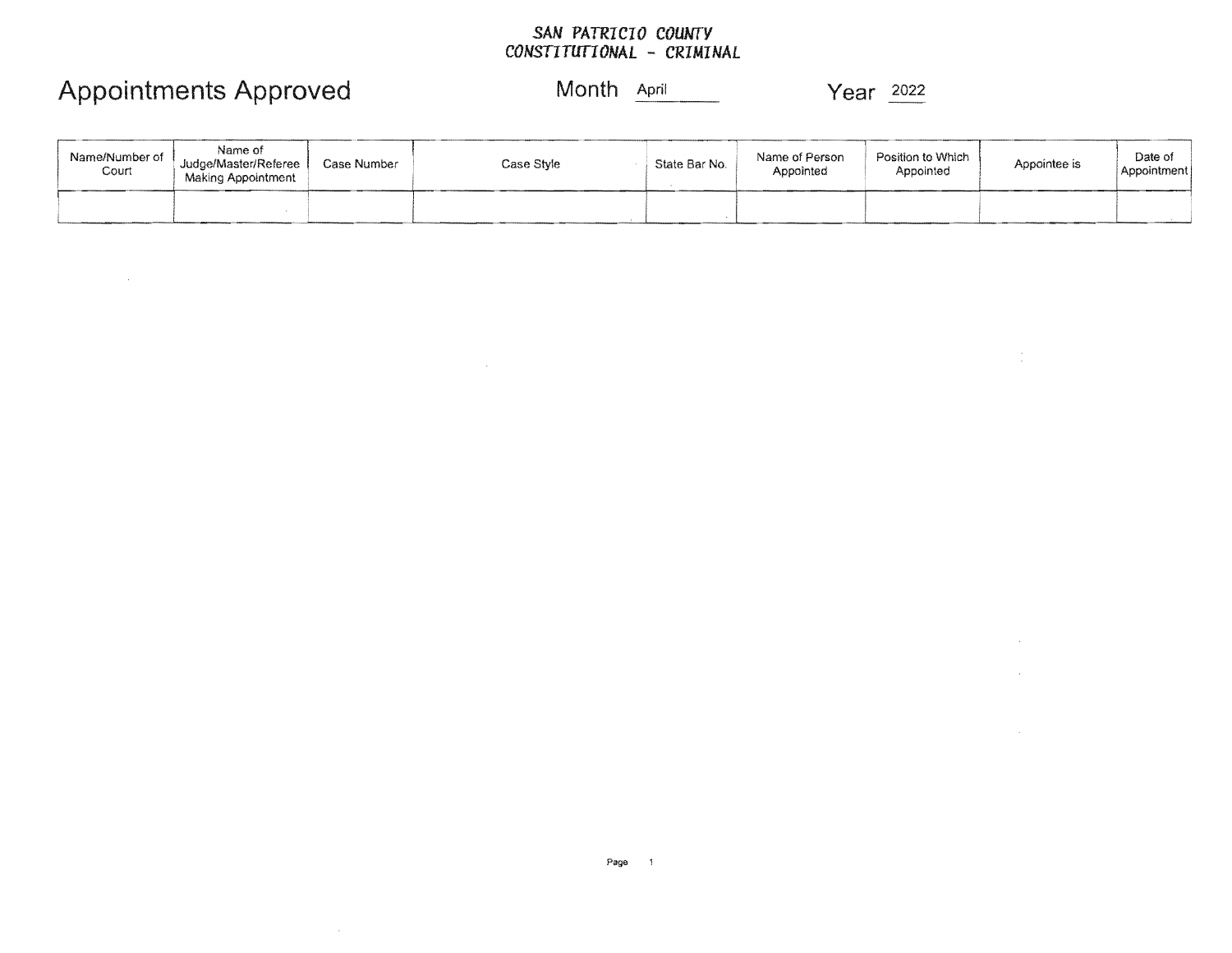#### SAN *PATRICIO COUNTY CONSTITUTIONAL* - *CIVIL*

|                         |                                                       |             |            |               |                             |                                   |              |                               |                  |                    |                        | If greater than \$1,000         |
|-------------------------|-------------------------------------------------------|-------------|------------|---------------|-----------------------------|-----------------------------------|--------------|-------------------------------|------------------|--------------------|------------------------|---------------------------------|
| Name/Number of<br>Court | Name of<br>Judge/Master/Referee<br>Making Appointment | Case Number | Case Style | State Bar No. | Name of Person<br>Appointed | Position to<br>Which<br>Appointed | Appointee is | Date of<br>Approval of<br>Fee | Source of<br>Fee | Amount<br>Approved | No.<br>Hours<br>Billed | Amount of<br>Billed<br>Expenses |
|                         |                                                       |             |            |               |                             |                                   |              |                               |                  |                    |                        |                                 |

### Fees Approved and Month April Month April 1992 Year 2022

 $\sim 10^{11}$ 

 $\sim 10^{11}$  km  $^{-1}$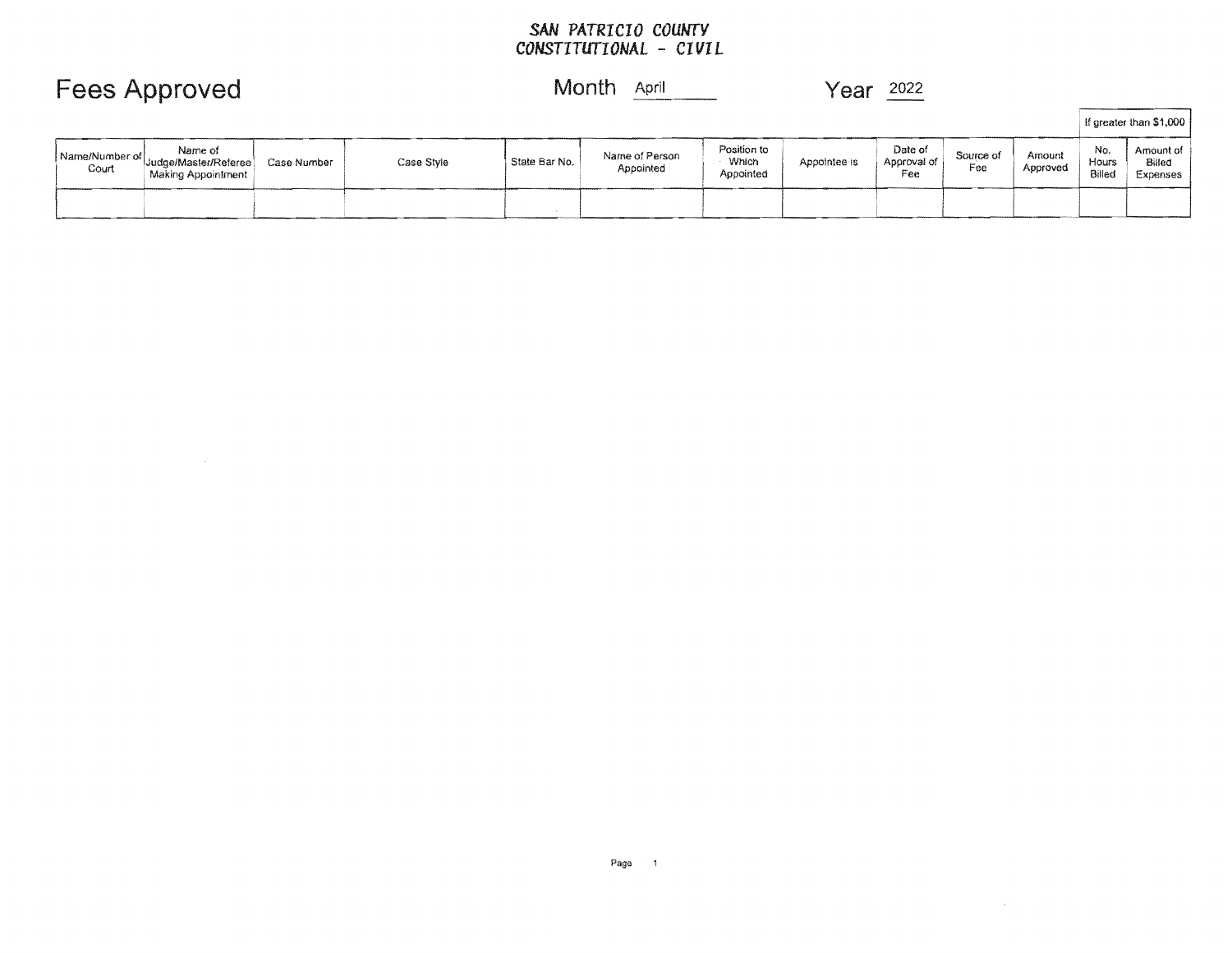### *SAN PATRICIO COUNTY CONSTITUTIONAL CIVIL*

# Appointments Approved Month **April**

 $\sim$ 

 $\sim$ 

Year 2022

| Name/Number of<br>Court | Name of<br>Judge/Master/Referee<br>Making Appointment | Case Number | Case Style | State Bar No. | Name of Person<br>Appointed | Position to Which<br>Appointed | Appointee is | Date of<br>Appointment |
|-------------------------|-------------------------------------------------------|-------------|------------|---------------|-----------------------------|--------------------------------|--------------|------------------------|
|                         |                                                       |             |            |               |                             |                                |              |                        |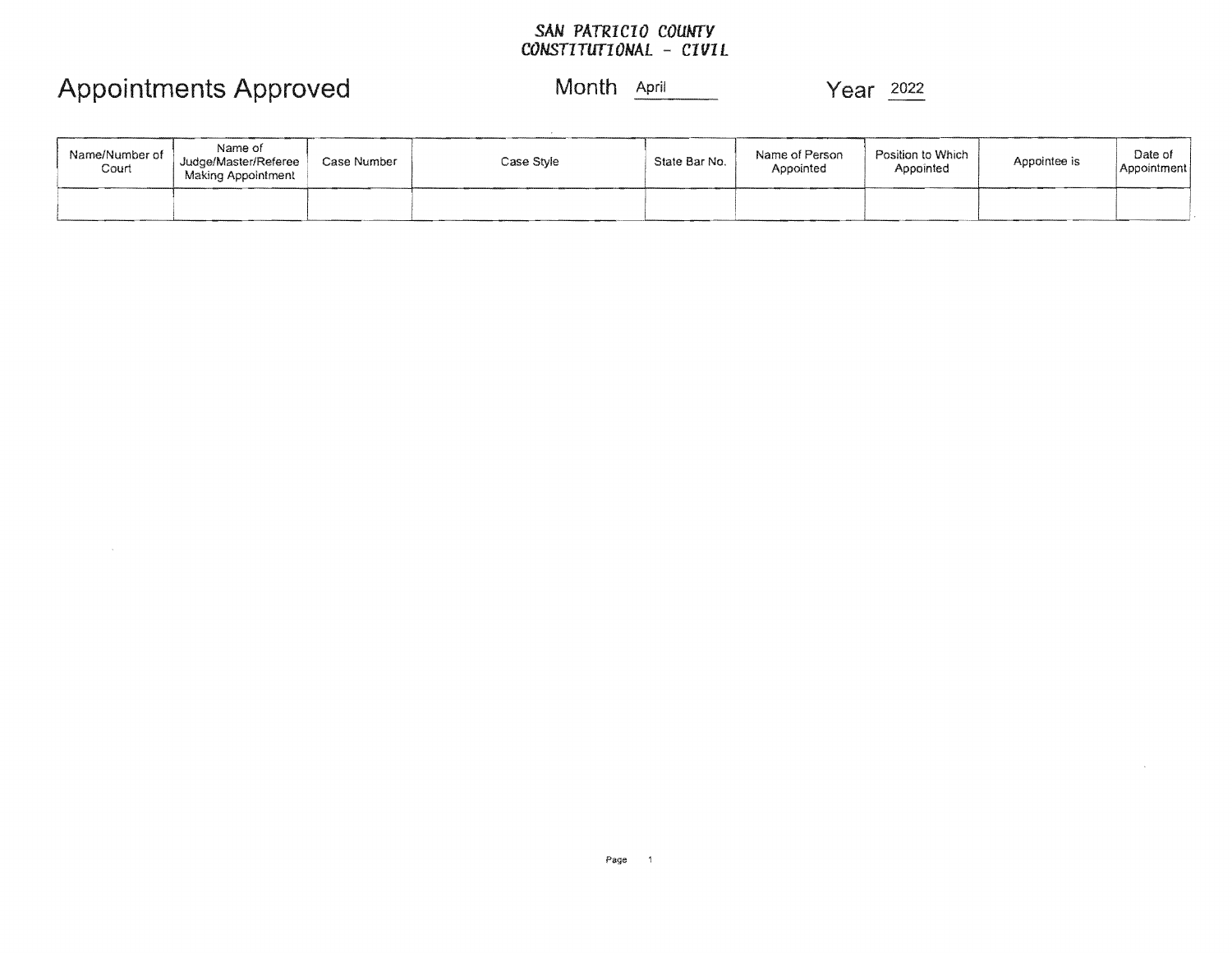#### *SAN PATRICIO COUNTY STATUTORY* **-** *PROBATE*

### **Approved** Month **April 1997** Year 2022

 $\sim 10^7$ 

 $\sim 100$ 

|                           |                                                       |             |            |               |                             |                                   |              |                               |                  |                    |                        | If greater than \$1,000         |
|---------------------------|-------------------------------------------------------|-------------|------------|---------------|-----------------------------|-----------------------------------|--------------|-------------------------------|------------------|--------------------|------------------------|---------------------------------|
| Name/Number of  <br>Court | Name of<br>Judge/Master/Referee<br>Making Appointment | Case Number | Case Style | State Bar No. | Name of Person<br>Appointed | Position to<br>Which<br>Appointed | Appointee is | Date of<br>Approval of<br>Fee | Source of<br>Fee | Amount<br>Approved | No.<br>Hours<br>Billed | Amount of<br>Billed<br>Expenses |
|                           |                                                       |             |            |               |                             |                                   |              |                               |                  |                    |                        |                                 |

 $\sim 10^6$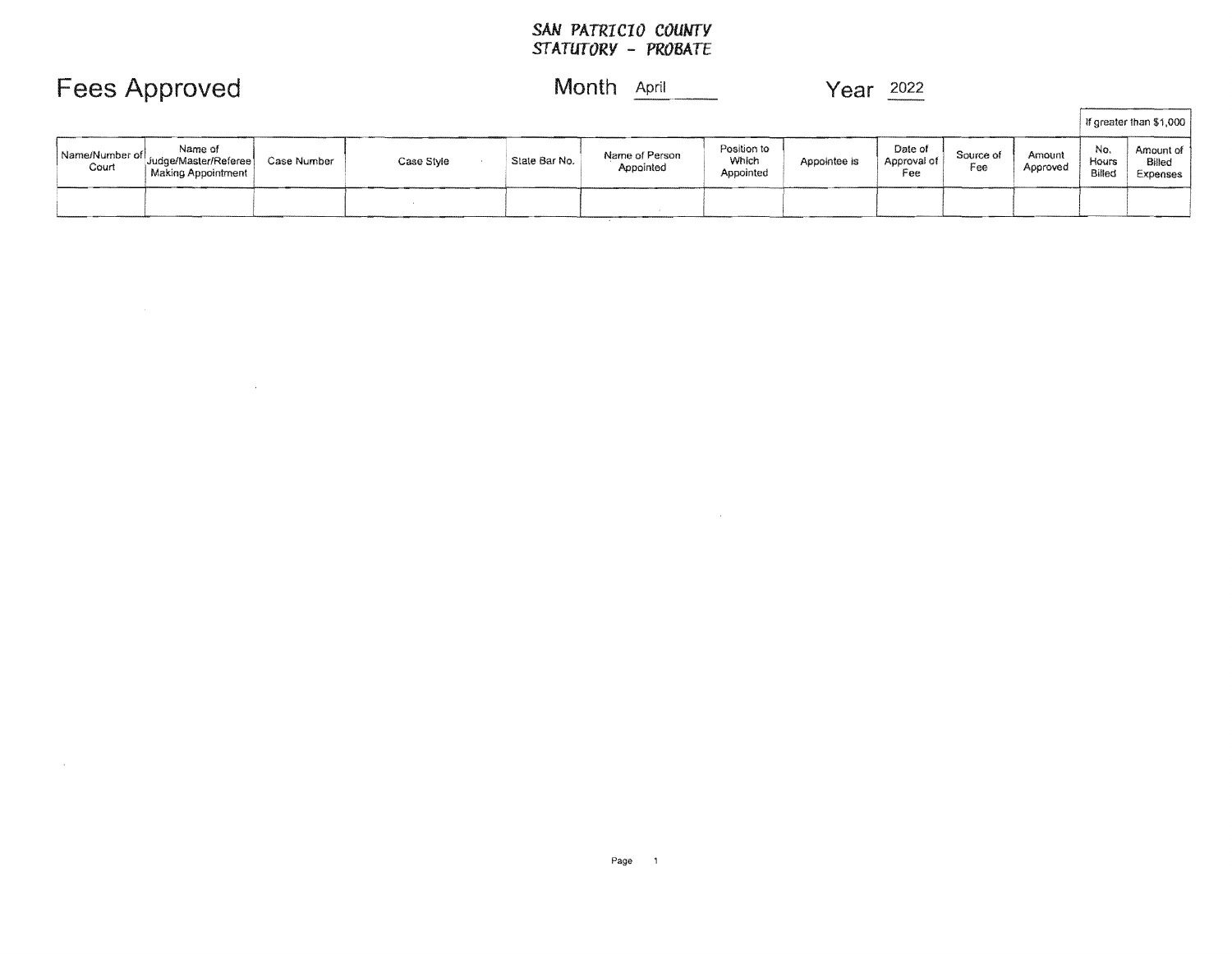### *SAN PATRICIO COUNTY STATUTORY* - *PROBATE*

# Appointments Approved Month April Vear 2022

| Name/Number of<br>Court | Name of<br>Judge/Master/Referee<br>Making Appointment | Case Number | Case Style                                                                                       | State Bar No. | Name of Person<br>Appointed                  | Position to Which<br>Appointed | Appointee is               | Date of<br>Appointment |
|-------------------------|-------------------------------------------------------|-------------|--------------------------------------------------------------------------------------------------|---------------|----------------------------------------------|--------------------------------|----------------------------|------------------------|
| County Court at<br>Law  | Welborn, Elizabeth                                    | 22-PR-14714 | IN THE ESTATE OF MERLE L.<br>MONCRIEF, DECEASED                                                  |               | MONCRIEF, BYRON<br>D. Sr.                    | Executor                       | Friend or Family<br>Member | 04/12/2022             |
| County Court at<br>Law  | Welborn, Elizabeth                                    | 22-PR-14706 | IN THE ESTATE OF<br>NORMA DUKE KITCHENS, a/k/a<br><b>NORMA JEAN KITCHENS,</b><br><b>DECEASED</b> |               | DINSCORE.<br>DEBORAH ELAINE<br><b>BROOKS</b> | Executor                       | Friend or Family<br>Member | 04/12/2022             |
| County Court at<br>Law  | Welborn, Elizabeth                                    | 21-PR-14609 | IN THE ESTATE OF<br>DOUGLAS ARTHUR WELCH.<br><b>DECEASED</b>                                     |               | MARKER-WELCH.<br><b>LEONA</b>                | Executor                       | Friend or Family<br>Member | 04/12/2022             |
| County Court at<br>Law  | Welborn, Elizabeth                                    | 22-PR-14702 | IN THE ESTATE OF RUBEN C.<br>TREVINO, DECEASED                                                   |               | TREVINO, ENEDINA<br>G                        | Executor                       | Friend or Family<br>Member | 04/19/2022             |
| County Court at<br>Law  | Welborn, Elizabeth                                    | 22-PR-14716 | IN THE ESTATE OF<br>RICHARD LEE WILSON, DECEASED                                                 |               | <b>THOMPSON, LAURI</b><br><b>SUE</b>         | Executor                       | Friend or Family<br>Member | 04/19/2022             |
| County Court at<br>Law  | Welborn, Elizabeth                                    | 22-PR-14715 | IN THE ESTATE OF SUE CAROLYN<br><b>WILSON, DECEASED</b>                                          |               | <b>THOMPSON, LAURI</b><br><b>SUE</b>         | Executor                       | Friend or Family<br>Member | 04/19/2022             |
| County Court at<br>Law  | Welborn, Elizabeth                                    | 22-PR-14703 | IN THE ESTATE OF SHIRLEY DIANE<br>HATCH, DECEASED                                                |               | DEVILLIER.<br><b>CYNTHIA</b>                 | Executor                       | Friend or Family<br>Member | 04/19/2022             |
| County Court at<br>Law  | Welborn, Elizabeth                                    | 22-PR-14687 | IN THE ESTATE OF LAWRENCE RAY<br><b>BAILEY JR., DECEASED</b>                                     |               | BAILEY, JANICE L                             | Executor                       | Friend or Family<br>Member | 04/19/2022             |
| County Court at<br>Law  | Welborn, Elizabeth                                    | 22-PR-14713 | IN THE ESTATE OF ALICE F. PULLIN.<br><b>DECEASED</b>                                             |               | PULLIN, JOE E                                | Executor                       | Friend or Family<br>Member | 04/26/2022             |
| County Court at<br>Law  | Welborn, Elizabeth                                    | 22-PR-14680 | IN THE ESTATE OF<br>CHARLES L. HUFFMAN, DECEASED                                                 |               | HUFFMAN.<br>CHARLES R.                       | Executor                       | Friend or Family<br>Member | 04/26/2022             |
| County Court at<br>Law  | Welborn, Elizabeth                                    | 22-PR-14681 | IN THE ESTATE OF<br>JOHNNY LEON MELTON, DECEASED                                                 |               | MELTON, SANDRA<br><b>GAYLE</b>               | Executor                       | Friend or Family<br>Member | 04/26/2022             |
| County Court at<br>Law  | Welborn, Elizabeth                                    | 22-PR-14720 | IN THE ESTATE OF KENNETH R.<br>POENISCH, DECEASED                                                |               | POENISCH, JOHN D                             | Executor                       | Friend or Family<br>Member | 04/26/2022             |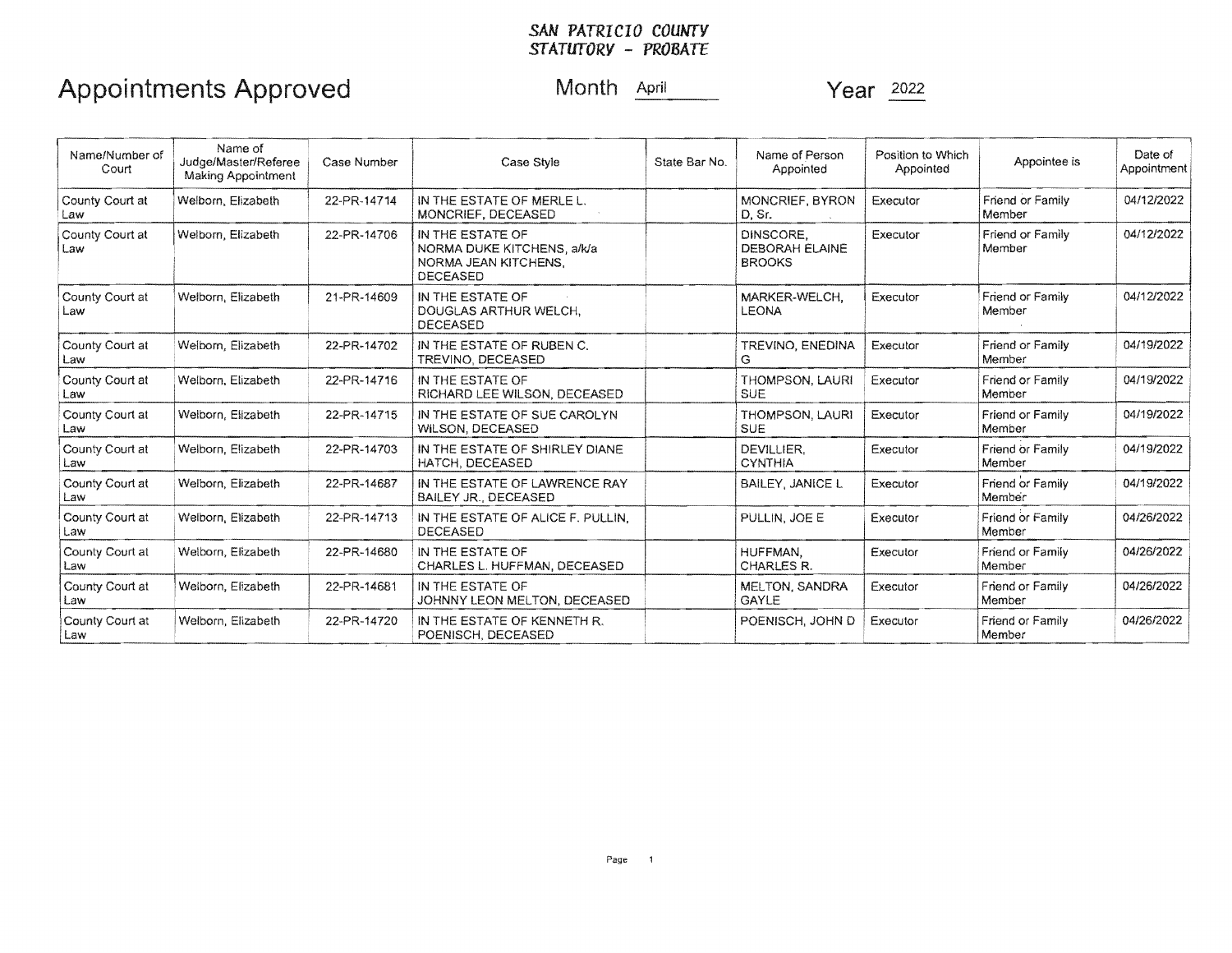### Fees Approved and Month April Month April 1992 Year 2022

 $\sim$ 

|                         |                                                              |             |                                                    |               |                               |                                   |                            |                               |                  |                    |                        | If greater than \$1,000         |
|-------------------------|--------------------------------------------------------------|-------------|----------------------------------------------------|---------------|-------------------------------|-----------------------------------|----------------------------|-------------------------------|------------------|--------------------|------------------------|---------------------------------|
| Name/Number of<br>Court | Name of<br>Judge/Master/Referee<br><b>Making Appointment</b> | Case Number | Case Style                                         | State Bar No. | Name of Person<br>Appointed   | Position to<br>Which<br>Appointed | Appointee is               | Date of<br>Approval of<br>Fee | Source of<br>Fee | Amount<br>Approved | No.<br>Hours<br>Billed | Amount of<br>Billed<br>Expenses |
| County Court at<br>Law  | Welborn, Elizabeth                                           | 19-CR-84873 | THE STATE OF TEXAS VS.<br><b>CARLOS CHAVES</b>     | 24000681      | MADRIGAL, MELISSA<br>ĸ        | Attorney                          | Attorney                   | 04/04/2022                    | County           | \$772.50           |                        |                                 |
| County Court at<br>Law  | Welbom, Elizabeth                                            | 20-CR-86036 | THE STATE OF TEXAS VS.<br><b>ROCKY WEEHUNT</b>     | 24037766      | ZAPATA, RICHARD D.            | Attorney                          | Attorney                   | 04/04/2022                    | County           | \$945.00           |                        |                                 |
| County Court at<br>Law  | Welborn, Elizabeth                                           | 20-CR-87159 | THE STATE OF TEXAS VS.<br>PHILLIP RAMIREZ          | 24074124      | DEFRATUS.<br><b>DOUGLASK</b>  | Attorney                          | Attorney                   | 04/04/2022                    | County           | \$2,105.00         | 26.50                  | 2105.00                         |
| County Court at<br>Law  | Welborn, Elizabeth                                           | 20-CR-86096 | THE STATE OF TEXAS VS.<br><b>MICHELLE SPEARS</b>   | 00789274      | EASTWOOD, SANDRA              | Attorney                          | Attomey                    | 04/04/2022                    | County           | \$1,095.00         | 13.50                  | 1095.00                         |
| County Court at<br>Law  | Welborn, Elizabeth                                           | 20-CR-87200 | THE STATE OF TEXAS VS.<br><b>ISABELLA RAMIREZ</b>  | 24074124      | DEFRATUS.<br><b>DOUGLAS K</b> | Attorney                          | Attomey                    | 04/04/2022                    | County           | \$807.50           |                        |                                 |
| County Court at<br>Law  | Welborn, Elizabeth                                           | 20-CR-87201 | THE STATE OF TEXAS VS.<br><b>ISABELLA RAMIREZ</b>  | 24074124      | DEFRATUS.<br><b>DOUGLAS K</b> | Attorney                          | Attomey                    | 04/04/2022                    | County           | \$807.50           |                        |                                 |
| County Court at<br>Law  | Welborn, Elizabeth                                           | 20-CR-87202 | THE STATE OF TEXAS VS.<br><b>ISABELLA RAMIREZ</b>  | 24074124      | DEFRATUS.<br>DOUGLAS K        | Attorney                          | Attorney                   | 04/04/2022                    | County           | \$807.50           |                        |                                 |
| County Court at<br>Law  | Welborn, Elizabeth                                           | 20-CR-87258 | THE STATE OF TEXAS VS.<br><b>ISIDRO MONCADA</b>    | 24000681      | MADRIGAL, MELISSA             | Attornev                          | Attomey                    | 04/04/2022                    | County           | \$737.50           |                        |                                 |
| County Court at<br>Law  | Welborn, Elizabeth                                           | 20-CR-87505 | THE STATE OF TEXAS VS.<br>MICHAEL MARTINEZ         | 24037766      | ZAPATA, RICHARD D.            | Attorney                          | Friend or Family<br>Member | 04/04/2022                    | County           | \$530.00           |                        |                                 |
| County Court at<br>Law  | Welborn, Elizabeth                                           | 21-CR-87753 | THE STATE OF TEXAS VS.<br>JOREL HERNANDEZ          | 24037766      | ZAPATA, RICHARD D.            | Attorney                          | Attorney                   | 04/04/2022                    | County           | \$752.50           |                        |                                 |
| County Court at<br>Law  | Welborn, Elizabeth                                           | 20-CR-87608 | THE STATE OF TEXAS VS.<br><b>CHELSEA VICKERS</b>   | 24037766      | ZAPATA. RICHARD D.            | Attorney                          | Attorney                   | 04/04/2022                    | County           | \$760.00           |                        |                                 |
| County Court at<br>Law  | Welborn, Elizabeth                                           | 21-CR-88560 | THE STATE OF TEXAS VS.<br><b>JESSICA HERNANDEZ</b> | 24037766      | ZAPATA, RICHARD D.            | Attorney                          | Attorney                   | 04/04/2022                    | County           | \$495.00           |                        |                                 |
| County Court at<br>Law  | Welborn, Elizabeth                                           | 21-CR-89017 | THE STATE OF TEXAS VS.<br><b>BERNIE CALEY</b>      | 00798181      | FLYNN, ROBERT                 | Attorney                          | Attorney                   | 04/04/2022                    | County           | \$600.00           |                        |                                 |
| County Court at<br>Law  | Welborn, Elizabeth                                           | 21-CR-89138 | THE STATE OF TEXAS VS.<br>ESPERANZA ALONZO         | 24000681      | MADRIGAL, MELISSA<br>κ        | Attorney                          | Attorney                   | 04/04/2022                    | County           | \$420.00           |                        |                                 |
| County Court at<br>Law  | Welborn, Elizabeth                                           | 21-CR-89178 | THE STATE OF TEXAS VS.<br><b>JOSEPH COULTER</b>    | 00794698      | STOLLEY, MARK W.              | Attorney                          | Attorney                   | 04/04/2022                    | County           | \$370.00           |                        |                                 |
| County Court at<br>Law  | Welborn, Elizabeth                                           | 21-CR-89175 | THE STATE OF TEXAS VS.<br>ORLANDO GUTIERREZ        | 24037766      | ZAPATA, RICHARD D.            | Attomey                           | Attorney                   | 04/04/2022                    | County           | \$370.00           |                        |                                 |
| County Court at<br>Law  | Welborn, Elizabeth                                           | 21-CR-89384 | THE STATE OF TEXAS VS.<br>ANTHONY QUINTANILLA      | 12221475      | LERMA, RUBEN R., Jr.          | Attorney                          | Attorney                   | 04/04/2022                    | County           | \$300.00           |                        |                                 |
| County Court at<br>Law  | Welborn, Elizabeth                                           | 20-CR-87009 | THE STATE OF TEXAS VS.<br><b>KENNETH STORY</b>     | 50511851      | <b>GRAHAM, CORETTA</b>        | Attorney                          | Attorney                   | 04/04/2022                    | County           | \$40.00            |                        |                                 |
| County Court at-<br>Law | Welborn, Elizabeth                                           | 22-CR-89561 | THE STATE OF TEXAS VS.<br><b>VANESSA VELA</b>      | 24000681      | MADRIGAL. MELISSA<br>ĸ        | Attorney                          | Attorney                   | 04/04/2022                    | County           | \$382.50           |                        |                                 |
| County Court at<br>Law  | Welborn, Elizabeth                                           | 22-CR-89562 | THE STATE OF TEXAS VS.<br>FRANCISCO TORRES, III    | 24037766      | ZAPATA, RICHARD D.            | Attorney                          | Atlorney                   | 04/04/2022                    | County           | \$370.00           |                        |                                 |
| County Court at<br>Law  | Welborn, Elizabeth                                           | 22-CR-89550 | THE STATE OF TEXAS VS.<br>AMANDA MOLINA            | 24074124      | DEFRATUS.<br><b>DOUGLAS K</b> | Attorney                          | Attomey                    | 04/04/2022                    | County           | \$530.00           |                        |                                 |

 $\sim$ 

 $\sim 100$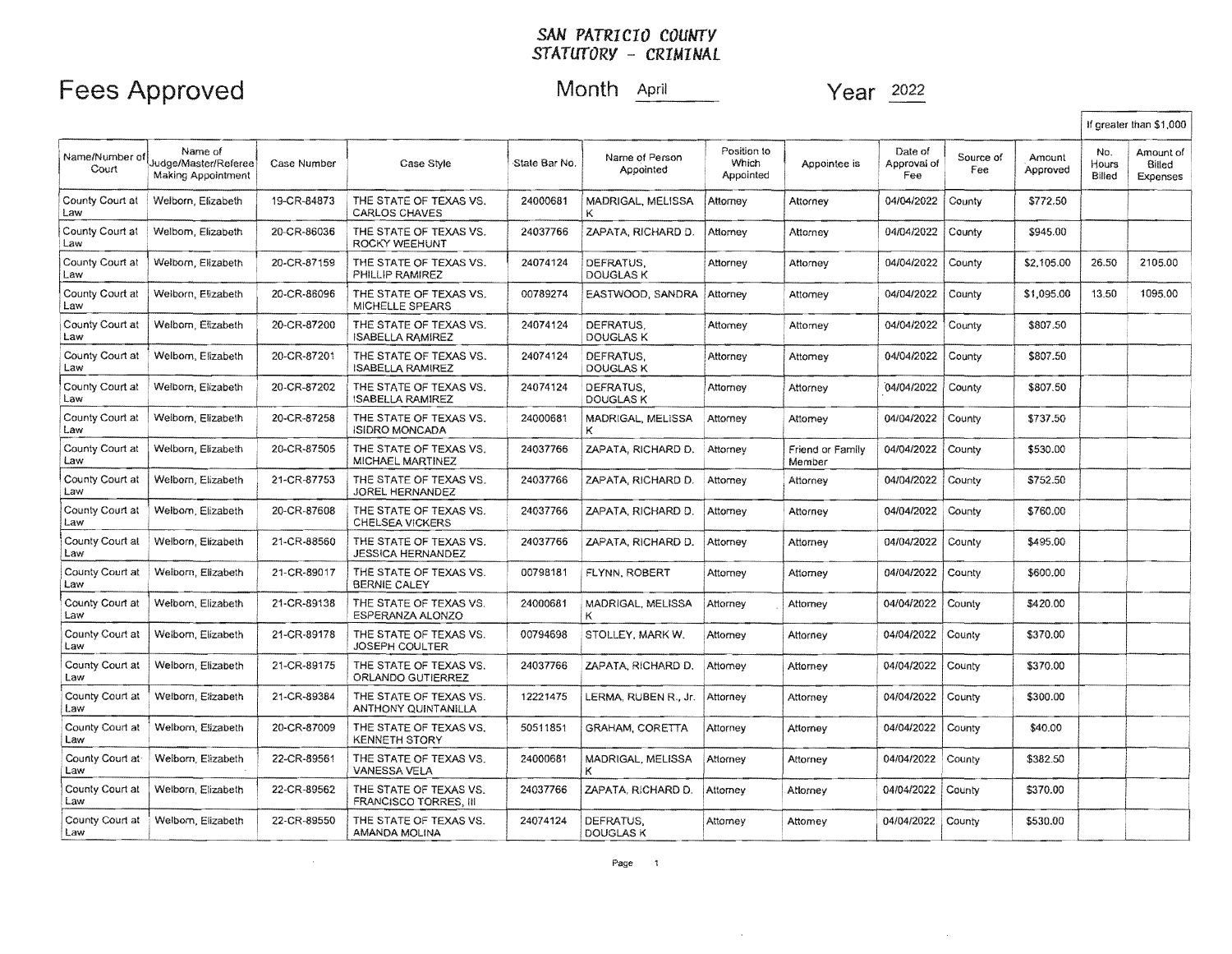### Fees Approved Month April

Year 2022

|                         |                                                       |             |                                                      |               |                                          |                                   |              |                               |                  | If greater than \$1,000 |                        |                                 |
|-------------------------|-------------------------------------------------------|-------------|------------------------------------------------------|---------------|------------------------------------------|-----------------------------------|--------------|-------------------------------|------------------|-------------------------|------------------------|---------------------------------|
| Name/Number of<br>Court | Name of<br>Judge/Master/Referee<br>Making Appointment | Case Number | Case Style                                           | State Bar No. | Name of Person<br>Appointed              | Position to<br>Which<br>Appointed | Appointee is | Date of<br>Approval of<br>Fee | Source of<br>Fee | Amount<br>Approved      | No.<br>Hours<br>Billed | Amount of<br>Billed<br>Expenses |
| County Court at<br>Law  | Welborn, Elizabeth                                    | 22-CR-89557 | THE STATE OF TEXAS VS.<br><b>KRISTIN NIETO</b>       | 24074124      | DEFRATUS.<br><b>DOUGLAS K</b>            | Attorney                          | Attorney     | 04/04/2022                    | County           | \$210.00                |                        |                                 |
| County Court at<br>Law  | Welborn, Elizabeth                                    | 21-CR-88481 | THE STATE OF TEXAS VS.<br><b>MARIAN TRAVIS</b>       | 24000681      | MADRIGAL, MELISSA<br>ĸ                   | Attorney                          | Attorney     | 04/04/2022                    | County           | \$365.00                |                        |                                 |
| County Court at<br>Law  | Welborn, Elizabeth                                    | 21-CR-88482 | THE STATE OF TEXAS VS.<br><b>MARIAN TRAVIS</b>       | 24000681      | MADRIGAL, MELISSA<br>κ                   | Attorney                          | Attorney     | 04/04/2022                    | County           | \$175.00                |                        |                                 |
| County Court at<br>Law  | Welborn, Elizabeth                                    | 21-CR-89044 | THE STATE OF TEXAS VS.<br><b>JOHN HAGENSICK, Jr.</b> | 24000681      | MADRIGAL, MELISSA<br>ĸ                   | Attorney                          | Attorney     | 04/04/2022                    | County           | \$262.50                |                        |                                 |
| County Court at<br>Law  | Welborn, Elizabeth                                    | 21-CR-89114 | THE STATE OF TEXAS VS.<br>ROBERT COPLEY              | 24037766      | ZAPATA, RICHARD D.                       | Attorney                          | Attorney     | 04/04/2022                    | County           | \$582.50                |                        |                                 |
| County Court at<br>Law  | Welborn, Elizabeth                                    | 22-CR-89748 | THE STATE OF TEXAS VS.<br><b>EARNEST MILLS</b>       | 50511851      | <b>GRAHAM, CORETTA</b>                   | Attorney                          | Attomey      | 04/04/2022                    | County           | \$40.00                 |                        |                                 |
| County Court at<br>Law  | Welborn, Elizabeth                                    | 22-CR-89757 | THE STATE OF TEXAS VS.<br><b>ROBBY DICKENS</b>       | 24000681      | MADRIGAL, MELISSA<br>κ                   | Attorney                          | Attorney     | 04/04/2022                    | County           | \$370.00                |                        |                                 |
| County Court at<br>Law  | Welborn, Elizabeth                                    | 20-CR-86286 | THE STATE OF TEXAS VS.<br><b>ERROL MORGAN</b>        | 00789274      | EASTWOOD, SANDRA                         | Attorney                          | Attorney     | 04/11/2022                    | County           | \$1,030.00              | 13.00                  | 1030.00                         |
| County Court at<br>Law  | Welborn, Elizabeth                                    | 20-CR-86562 | THE STATE OF TEXAS VS.<br><b>ISAIAH CHANDLER</b>     | 00794698      | STOLLEY, MARK W.                         | Attorney                          | Attorney     | 04/11/2022                    | County           | \$985.00                |                        |                                 |
| County Court at<br>Law  | Welborn, Elizabeth                                    | 20-CR-86563 | THE STATE OF TEXAS VS.<br><b>ISAIAH CHANDLER</b>     | 00794698      | STOLLEY, MARK W.                         | Attorney                          | Attorney     | 04/11/2022                    | County           | \$985.00                |                        |                                 |
| County Court at<br>Law  | Welborn, Elizabeth                                    | 20-CR-87568 | THE STATE OF TEXAS VS.<br>RONALD CHAVEZ, III         | 00792897      | VILLARREAL-<br>KUCHTA, MICHELLE R        | Attorney                          | Attorney     | 04/11/2022                    | County           | \$472.50                |                        |                                 |
| County Court at<br>Law  | Welborn, Elizabeth                                    | 20-CR-87569 | THE STATE OF TEXAS VS.<br>RONALD CHAVEZ, III         | 00792897      | <b>VILLARREAL-</b><br>KUCHTA, MICHELLE R | Attorney                          | Attorney     | 04/11/2022                    | County           | \$472.50                |                        |                                 |
| County Court at<br>Law  | Welborn, Elizabeth                                    | 21-CR-88082 | THE STATE OF TEXAS VS.<br>DAVID MCCOMAS              | 00792897      | VILLARREAL-<br>KUCHTA, MICHELLE R        | Attorney                          | Attorney     | 04/11/2022                    | County           | \$710.00                |                        |                                 |
| County Court at<br>Law  | Welborn, Elizabeth                                    | 20-CR-87450 | THE STATE OF TEXAS VS.<br><b>JOHN FLORES</b>         | 00792897      | VILLARREAL-<br>KUCHTA, MICHELLE R        | Attorney                          | Attorney     | 04/11/2022                    | County           | \$700.00                |                        |                                 |
| County Court at<br>Law  | Weiborn, Elizabeth                                    | 21-CR-89386 | THE STATE OF TEXAS VS.<br><b>ARLENE AGUINAGA</b>     | 00789274      | EASTWOOD, SANDRA                         | Attorney                          | Attorney     | 04/11/2022                    | County           | \$530.00                |                        |                                 |
| County Court at<br>Law  | Welborn, Elizabeth                                    | 20-CR-86958 | THE STATE OF TEXAS VS.<br><b>GAVIN DOMASCHK</b>      | 00789274      | EASTWOOD, SANDRA Attorney                |                                   | Attorney     | 04/11/2022                    | County           | \$300.00                |                        |                                 |
| County Court at<br>Law  | Welborn, Elizabeth                                    | 21-CR-87803 | THE STATE OF TEXAS VS.<br>LESTER WALLACE, Jr.        | 00792897      | VILLARREAL-<br>KUCHTA, MICHELLE R        | Attorney                          | Attorney     | 04/11/2022                    | County           | \$1,056.47              | 17.25                  | 1056.47                         |
| County Court at<br>Law  | Welborn, Elizabeth                                    | 21-CR-88574 | THE STATE OF TEXAS VS.<br>LESTER WALLACE, Jr.        | 00792897      | VILLARREAL-<br>KUCHTA, MICHELLE R        | Attorney                          | Attorney     | 04/11/2022                    | County           | \$1,056,47              | 17.25                  | 1056.47                         |
| County Court at<br>Law  | Welborn, Elizabeth                                    | 22-CR-89469 | THE STATE OF TEXAS VS.<br><b>BRISA MONTEZ</b>        | 00789274      | EASTWOOD, SANDRA                         | Attorney                          | Attorney     | 04/11/2022                    | County           | \$300.00                |                        |                                 |
| County Court at<br>Law  | Welborn, Elizabeth                                    | 22-CR-89470 | THE STATE OF TEXAS VS.<br><b>BRISA MONTEZ</b>        | 00789274      | EASTWOOD, SANDRA                         | Attorney                          | Attorney     | 04/11/2022                    | County           | \$300.00                |                        |                                 |
| County Court at<br>Law  | Welborn, Elizabeth                                    | 22-CR-89577 | THE STATE OF TEXAS VS.<br><b>CHANCE MOSES</b>        | 24100850      | LEON, ROB                                | Attorney                          | Attorney     | 04/11/2022                    | County           | \$60.00                 |                        |                                 |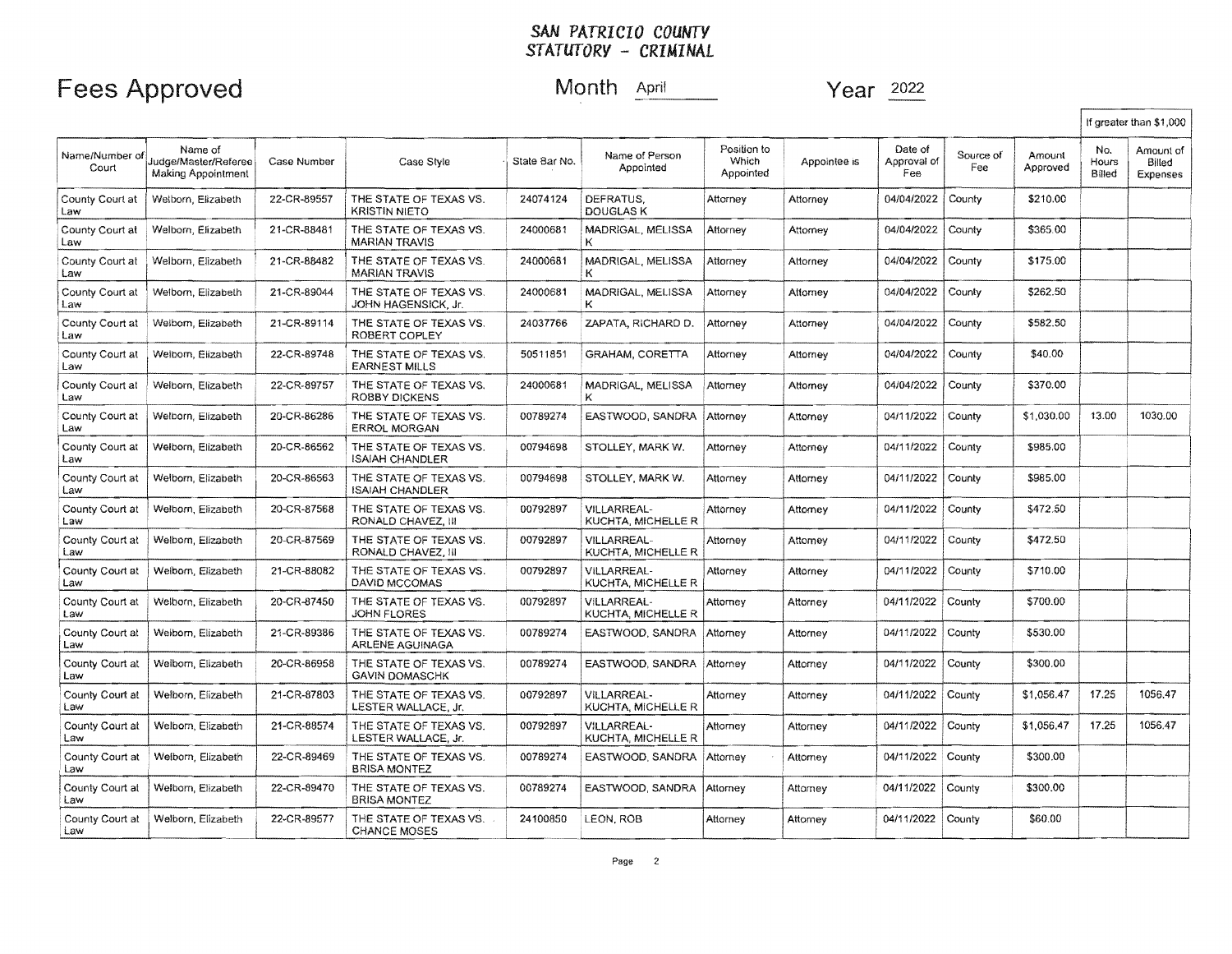### Fees Approved Month April 1992 Month April 1993

|                         |                                                              |             |                                                   |               |                                          |                                   |              |                               |                  |                    |                        | If greater than \$1,000         |
|-------------------------|--------------------------------------------------------------|-------------|---------------------------------------------------|---------------|------------------------------------------|-----------------------------------|--------------|-------------------------------|------------------|--------------------|------------------------|---------------------------------|
| Name/Number of<br>Court | Name of<br>Judge/Master/Referee<br><b>Making Appointment</b> | Case Number | Case Style                                        | Slate Bar No. | Name of Person<br>Appointed              | Position to<br>Which<br>Appointed | Appointee is | Date of<br>Approval of<br>Fee | Source of<br>Fee | Amount<br>Approved | No.<br>Hours<br>Billed | Amount of<br>Billed<br>Expenses |
| County Court at<br>Law  | Welborn, Elizabeth                                           | 22-CR-89578 | THE STATE OF TEXAS VS.<br><b>CHANCE MOSES</b>     | 24100850      | LEON, ROB                                | Attorney                          | Attorney     | 04/11/2022                    | County           | \$600.00           |                        |                                 |
| County Court at<br>Law  | Welborn, Elizabeth                                           | 21-CR-87988 | THE STATE OF TEXAS VS.<br><b>CARLOS VENTO</b>     | 07806350      | GEORGE, MICHAEL D                        | Attorney                          | Attorney     | 04/25/2022                    | County           | \$140.00           |                        |                                 |
| County Court at<br>Law  | Welborn, Elizabeth                                           | 21-CR-87989 | THE STATE OF TEXAS VS.<br><b>CARLOS VENTO</b>     | 07806350      | GEORGE. MICHAEL D                        | Attorney                          | Attorney     | 04/25/2022                    | County           | \$140.00           |                        |                                 |
| County Court at<br>Law  | Welborn, Elizabeth                                           | 21-CR-88166 | THE STATE OF TEXAS VS.<br><b>CARLOS VENTO</b>     | 07806350      | GEORGE, MICHAEL D                        | Attorney                          | Attorney     | 04/25/2022                    | County           | \$105.00           |                        |                                 |
| County Court at<br>Law  | Welborn, Elizabeth                                           | 21-CR-88398 | THE STATE OF TEXAS VS.<br><b>LETISIA MIRELES</b>  | 00798181      | FLYNN, ROBERT                            | Attorney                          | Attomey      | 04/25/2022                    | County           | \$1,027.50         | 13.75                  | 1027.50                         |
| County Court at<br>Law  | Welbom, Elizabeth                                            | 21-CR-88935 | THE STATE OF TEXAS VS.<br><b>JOHN JOHNSON</b>     | 24037766      | ZAPATA, RICHARD D.                       | Attorney                          | Attorney     | 04/25/2022                    | County           | \$690.00           |                        |                                 |
| County Court at<br>Law  | Welborn, Elizabeth                                           | 21-CR-88962 | THE STATE OF TEXAS VS.<br>JOHN JOHNSON            | 24037766      | ZAPATA, RICHARD D.                       | Attorney                          | Attorney     | 04/25/2022                    | County           | \$690.00           |                        |                                 |
| County Court at<br>Law  | Welborn, Elizabeth                                           | 21-CR-88939 | THE STATE OF TEXAS VS.<br><b>TORRES MEZMERIAH</b> | 12221475      | LERMA, RUBEN R., Jr.                     | Attomey                           | Attomey      | 04/25/2022                    | County           | \$300.00           |                        |                                 |
| County Court at<br>Law  | Welbom, Elizabeth                                            | 21-CR-89290 | THE STATE OF TEXAS VS.<br>MIGUEL REVILLA., Jr.    | 00792897      | <b>VILLARREAL-</b><br>KUCHTA, MICHELLE R | Attorney                          | Attorney     | 04/25/2022                    | County           | \$687.50           |                        |                                 |
| County Court at<br>Law  | Welborn, Elizabeth                                           | 20-CR-86009 | THE STATE OF TEXAS VS.<br><b>CEDRICK DELEON</b>   | 12221475      | LERMA, RUBEN R., Jr.                     | Attorney                          | Attorney     | 04/25/2022                    | County           | \$300.00           |                        |                                 |
| County Court at<br>Law  | Welborn, Elizabeth                                           | 21-CR-88465 | THE STATE OF TEXAS VS.<br>RAUL CAVAZOS, IV        | 12221475      | LERMA, RUBEN R., Jr.                     | Attorney                          | Attorney     | 04/25/2022                    | County           | \$300.00           |                        |                                 |
| County Court at<br>Law  | Welborn, Elizabeth                                           | 22-CR-89465 | THE STATE OF TEXAS VS.<br>RAUL CAVAZOS, IV        | 12221475      | LERMA, RUBEN R., Jr.                     | Attomey                           | Attorney     | 04/25/2022                    | County           | \$300.00           |                        |                                 |
| County Court at<br>Law  | Welborn, Elizabeth                                           | 21-CR-88001 | THE STATE OF TEXAS VS.<br>LANITA GRAY             | 00798181      | FLYNN, ROBERT                            | Attorney                          | Atlorney     | 04/25/2022                    | County           | \$422.50           |                        |                                 |
| County Court at<br>Law  | Welborn, Elizabeth                                           | 21-CR-87827 | THE STATE OF TEXAS VS.<br>JOANN SERNA             | 24000681      | MADRIGAL, MELISSA<br>ĸ                   | Attorney                          | Attorney     | 04/25/2022                    | County           | \$330.00           |                        |                                 |
| County Court at<br>Law  | Welbom, Elizabeth                                            | 22-CR-89464 | THE STATE OF TEXAS VS.<br><b>CHRISTIAN GURK</b>   | 00792897      | <b>VILLARREAL-</b><br>KUCHTA, MICHELLE R | Attorney                          | Attorney     | 04/25/2022                    | County           | \$582.50           |                        |                                 |
| County Court at<br>Law  | Welborn, Elizabeth                                           | 21-CR-88377 | THE STATE OF TEXAS VS.<br><b>CARLOS VENTO</b>     |               | <b>GEORGE, MICHAEL</b>                   | Attorney                          | Attorney     | 04/25/2022                    | County           | \$702.50           |                        |                                 |
| County Court at<br>Law  | Welborn, Elizabeth                                           | 21-CR-88378 | THE STATE OF TEXAS VS.<br><b>CARLOS VENTO</b>     |               | <b>GEORGE, MICHAEL</b>                   | Attorney                          | Attorney     | 04/25/2022                    | County           | \$702.50           |                        |                                 |
| County Court at<br>Law  | Welborn, Elizabeth                                           | 21-CR-88379 | THE STATE OF TEXAS VS.<br><b>CARLOS VENTO</b>     |               | <b>GEORGE, MICHAEL</b>                   | Attorney                          | Attorney     | 04/25/2022                    | County           | \$702.50           |                        |                                 |
| County Court at<br>Law  | Welborn, Elizabeth                                           | 21-CR-89132 | THE STATE OF TEXAS VS.<br>JOSHUA MUNIZ            | 00798181      | FLYNN, ROBERT                            | Attorney                          | Attorney     | 04/25/2022                    | County           | \$430.00           |                        |                                 |
| County Court at<br>Law  | Welborn, Elizabeth                                           | 21-CR-89133 | THE STATE OF TEXAS VS.<br>JOSHUA MUNIZ            | 00798181      | FLYNN, ROBERT                            | Attorney                          | Attorney     | 04/25/2022                    | County           | \$250.00           |                        |                                 |
| County Court at<br>Law  | Welborn, Elizabeth                                           | 22-CR-89850 | THE STATE OF TEXAS VS.<br><b>CEDRICK DELEON</b>   | 12221475      | LERMA, RUBEN R., Jr.                     | Attorney                          | Attorney     | 04/25/2022                    | County           | \$300.00           |                        |                                 |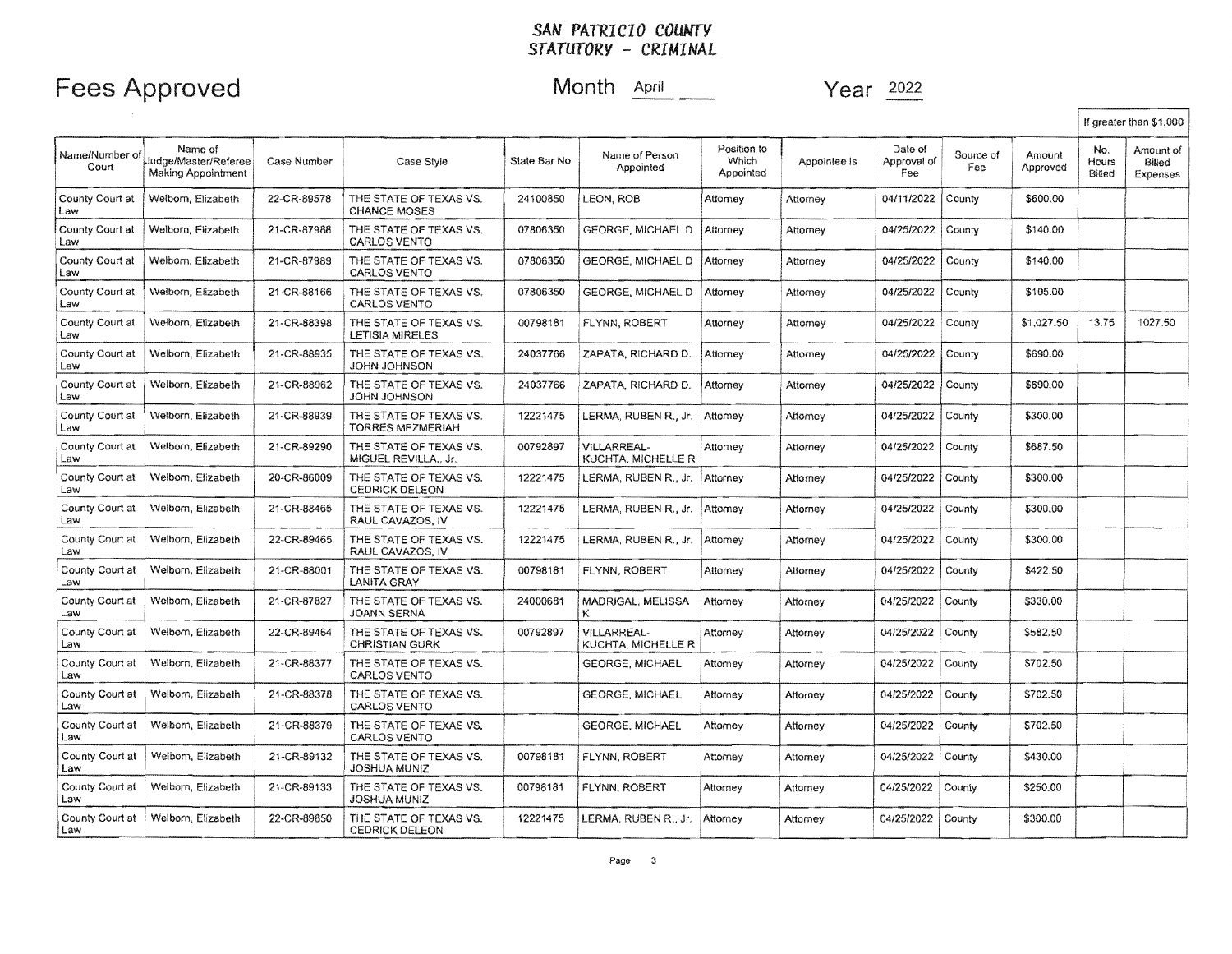## Fees Approved Month **April 1998** Year 2022

 $\sim 10$ 

### Month April

 $\sim 10^{-1}$ 

|                          |                                                       |             |                                                 |               |                             |                                   |              |                               |                  |                    |                        | If greater than \$1,000         |
|--------------------------|-------------------------------------------------------|-------------|-------------------------------------------------|---------------|-----------------------------|-----------------------------------|--------------|-------------------------------|------------------|--------------------|------------------------|---------------------------------|
| Name/Number of<br>Court  | Name of<br>Judge/Master/Referee<br>Making Appointment | Case Number | Case Style                                      | State Bar No. | Name of Person<br>Appointed | Position to<br>Which<br>Appointed | Appointee is | Date of<br>Approval of<br>Fee | Source of<br>Fee | Amount<br>Approved | No.<br>Hours<br>Billec | Amount of<br>Billec<br>Expenses |
| County Court at<br>l Law | Welborn, Elizabeth                                    | 22-CR-89471 | THE STATE OF TEXAS VS.<br><b>CEDRICK DELEON</b> | 12221475      | LERMA, RUBEN R., Jr.        | Attorney                          | Attomey      | 04/27/2022 County             |                  | \$300.00           |                        |                                 |

 $\label{eq:2.1} \mathcal{L}(\mathcal{L}^{\text{max}}_{\mathcal{L}}(\mathcal{L}^{\text{max}}_{\mathcal{L}})) \leq \mathcal{L}(\mathcal{L}^{\text{max}}_{\mathcal{L}}(\mathcal{L}^{\text{max}}_{\mathcal{L}}))$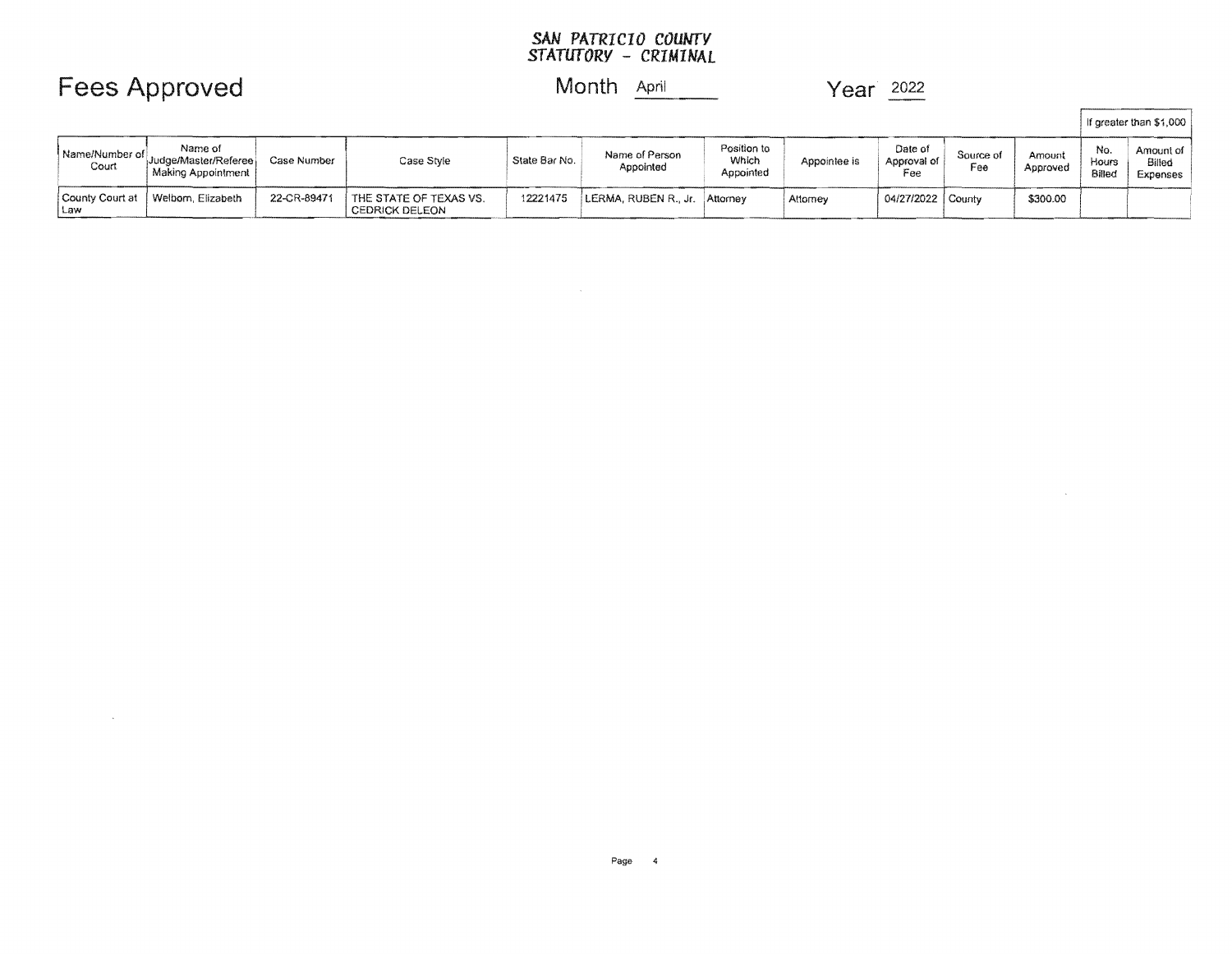## Appointments Approved Month April Year 2022

| Name/Number of<br>Court | Name of<br>Judge/Master/Referee<br>Making Appointment | Case Number | Case Style                                                   | Name of Person<br>Position to Which<br>State Bar No.<br>Appointed<br>Appointed |                                             | Appointee is | Date of<br>Appointment |            |
|-------------------------|-------------------------------------------------------|-------------|--------------------------------------------------------------|--------------------------------------------------------------------------------|---------------------------------------------|--------------|------------------------|------------|
| County Court at<br>Law  | Welbom, Elizabeth                                     | 21-CR-88769 | THE STATE OF TEXAS VS. CASANDRA<br><b>FLORES</b>             | 24029760                                                                       | PALACIOS.<br><b>ANDREW</b>                  | Attorney     | Attorney               | 04/01/2022 |
| County Court at<br>Law  | Welborn, Elizabeth                                    | 22-CR-89464 | THE STATE OF TEXAS VS. CHRISTIAN<br><b>GURK</b>              | 00792897                                                                       | <b>VILLARREAL-</b><br>KUCHTA, MICHELLE<br>R | Attorney     | Attorney               | 04/04/2022 |
| County Court at<br>Law  | Welborn, Elizabeth                                    | 22-CR-89652 | THE STATE OF TEXAS VS. AMIN<br><b>MUHAMMAD</b>               | 24037766                                                                       | ZAPATA, RICHARD<br>D.                       | Attorney     | Attorney               | 04/04/2022 |
| County Court at<br>Law  | Welborn, Elizabeth                                    | 21-CR-88908 | THE STATE OF TEXAS VS.<br>ALEXANDER GALLEGOS                 | 20344300                                                                       | TURPEN, STANLEY<br>А                        | Attorney     | Attorney               | 04/06/2022 |
| County Court at<br>Law  | Welborn, Elizabeth                                    | 21-CR-88909 | THE STATE OF TEXAS VS.<br>ALEXANDER GALLEGOS                 | 20344300                                                                       | TURPEN, STANLEY<br>A                        | Attorney     | Attorney               | 04/06/2022 |
| County Court at<br>Law  | Welborn, Elizabeth                                    | 20-CR-87164 | THE STATE OF TEXAS VS. DARIAN<br><b>MARTINEZ</b>             | 00789274                                                                       | EASTWOOD.<br><b>SANDRA</b>                  | Attorney     | Attorney               | 04/08/2022 |
| County Court at<br>Law  | Welborn, Elizabeth                                    | 22-CR-89740 | THE STATE OF TEXAS VS. DANIEL<br>ALANIZ, Jr.                 | 24074124                                                                       | DEFRATUS.<br>DOUGLAS K                      | Attorney     | Attorney               | 04/11/2022 |
| County Court at<br>Law  | Welborn, Elizabeth                                    | 22-CR-89700 | THE STATE OF TEXAS VS.<br>RAYMUNDO BARBOSA                   | 12221475                                                                       | LERMA, RUBEN R.,<br>Jr.                     | Attorney     | Attorney               | 04/11/2022 |
| County Court at<br>Law  | Welborn, Elizabeth                                    | 21-CR-88905 | THE STATE OF TEXAS VS. ELYSSA<br><b>BAXTER</b>               | 20344300                                                                       | TURPEN, STANLEY<br>А                        | Attorney     | Attorney               | 04/11/2022 |
| County Court at<br>Law  | Welborn, Elizabeth                                    | 22-CR-89800 | THE STATE OF TEXAS VS. HOPE<br><b>DUPNIK</b>                 | 12221475                                                                       | LERMA, RUBEN R.,<br>Jr.                     | Attorney     | Attorney               | 04/11/2022 |
| County Court at<br>Law  | Welborn, Elizabeth                                    | 20-CR-85876 | THE STATE OF TEXAS VS. ANDREW<br><b>GUTIERREZ</b>            | 00794698<br>STOLLEY, MARK W.<br>Attorney<br>Attomey                            |                                             |              | 04/11/2022             |            |
| County Court at<br>Law  | Weiborn, Elizabeth                                    | 22-CR-89807 | THE STATE OF TEXAS VS. ANDREW<br><b>GUTIERREZ</b>            | 00794698                                                                       | STOLLEY, MARK W.                            | Attorney     | Attorney               | 04/11/2022 |
| County Court at<br>Law  | Welborn, Elizabeth                                    | 22-CR-89671 | THE STATE OF TEXAS VS. GUSTAVO<br><b>HERNANDEZ DEL ANGEL</b> | 24029760                                                                       | PALACIOS.<br><b>ANDREW</b>                  | Attorney     | Attorney               | 04/11/2022 |
| County Court at<br>Law  | Welborn, Elizabeth                                    | 22-CR-89844 | THE STATE OF TEXAS VS. DAWNETTE<br>LARA                      | 24040661                                                                       | LEON, ROB                                   | Attorney     | Attorney               | 04/11/2022 |
| County Court at<br>Law  | Welborn, Elizabeth                                    | 22-CR-89730 | THE STATE OF TEXAS VS. JENESSA<br><b>MARTINEZ</b>            | 00798181                                                                       | FLYNN, ROBERT                               | Attorney     | Attorney               | 04/11/2022 |
| County Court at<br>Law  | Welborn, Elizabeth                                    | 22-CR-89735 | THE STATE OF TEXAS VS. REY<br>PACHECO                        | 00792897                                                                       | <b>VILLARREAL-</b><br>KUCHTA, MICHELLE<br>R | Attorney     | Attorney               | 04/11/2022 |
| County Court at<br>Law  | Welborn, Elizabeth                                    | 22-CR-89733 | THE STATE OF TEXAS VS. JERRY<br><b>RODRIGUEZ</b>             | 00789274                                                                       | EASTWOOD.<br><b>SANDRA</b>                  | Attorney     | Attorney               | 04/11/2022 |
| County Court at<br>Law  | Weiborn, Elizabeth                                    | 21-CR-88661 | THE STATE OF TEXAS VS. PEDRO<br>RUIZ, Jr.                    | 24029760                                                                       | PALACIOS.<br><b>ANDREW</b>                  | Attorney     | Attorney               | 04/11/2022 |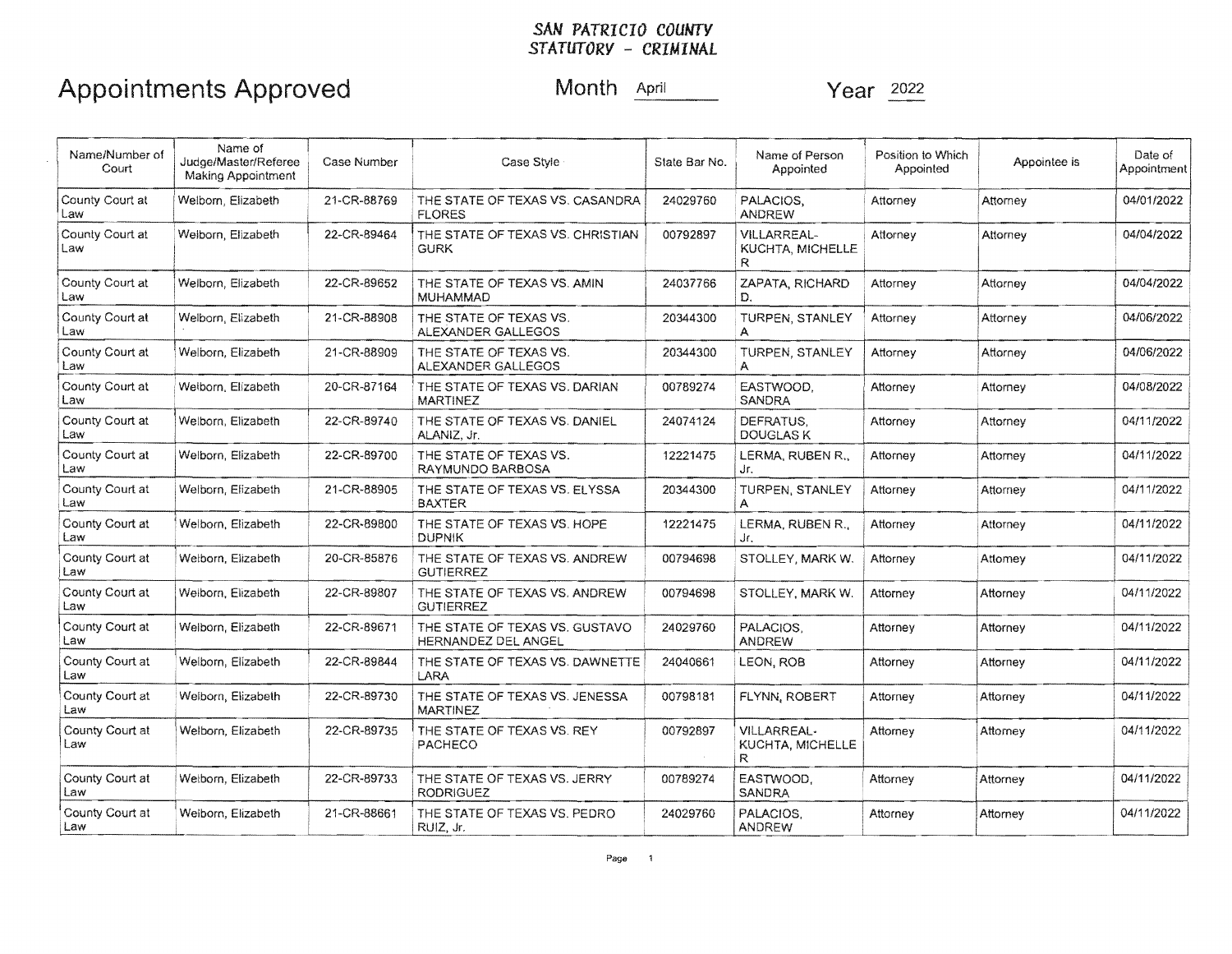# Appointments Approved Month April Month April Year 2022

| Name/Number of<br>Court | Name of<br>Judge/Master/Referee<br><b>Making Appointment</b> | Case Number | Case Style                                       | State Bar No. | Name of Person<br>Appointed                         | Position to Which<br>Appointed | Appointee is | Date of<br>Appointment |
|-------------------------|--------------------------------------------------------------|-------------|--------------------------------------------------|---------------|-----------------------------------------------------|--------------------------------|--------------|------------------------|
| County Court at<br>Law  | Welborn, Elizabeth                                           | 21-CR-89451 | THE STATE OF TEXAS VS. BRIDGET<br><b>SALINAS</b> | 12221475      | LERMA, RUBEN R.,<br>Jr.                             | Attorney                       | Attorney     | 04/11/2022             |
| County Court at<br>Law  | Welborn, Elizabeth                                           | 22-CR-89751 | THE STATE OF TEXAS VS. JUAN<br>SANTANA, Jr.      | 24000681      | MADRIGAL.<br><b>MELISSA K</b>                       | Attorney                       | Attorney     | 04/11/2022             |
| County Court at<br>Law  | Welborn, Elizabeth                                           | 22-CR-89843 | THE STATE OF TEXAS VS. SHANE<br><b>SMITH</b>     | 20344300      | TURPEN, STANLEY<br>A                                | Attorney                       | Attorney     | 04/11/2022             |
| County Court at<br>Law  | Welborn, Elizabeth                                           | 22-CR-89726 | THE STATE OF TEXAS VS, BRANDON<br>SOLIZ          | 50511851      | <b>GRAHAM, CORETTA</b>                              | Attorney                       | Attorney     | 04/11/2022             |
| County Court at<br>Law  | Welborn, Elizabeth                                           | 22-CR-89734 | THE STATE OF TEXAS VS. JESSICA<br>TORRES         | 24037766      | ZAPATA, RICHARD<br>D.                               | Attorney                       | Attorney     | 04/12/2022             |
| County Court at<br>Law  | Welborn, Elizabeth                                           | 22-CR-89743 | THE STATE OF TEXAS VS. JESSICA<br><b>TORRES</b>  | 24037766      | ZAPATA, RICHARD<br>D.                               | Attorney                       | Attorney     | 04/12/2022             |
| County Court at<br>Law  | Welborn, Elizabeth                                           | 21-CR-89368 | THE STATE OF TEXAS VS. LUCAS<br><b>NIETO</b>     | 24062782      | HINKLE, R. KYLE                                     | Attorney                       | Attorney     | 04/12/2022             |
| County Court at<br>Law  | Welborn, Elizabeth                                           | 20-CR-87366 | THE STATE OF TEXAS VS. LETICIA<br><b>ZAPATA</b>  | 12221475      | LERMA, RUBEN R.,<br>Jr.                             | Attorney                       | Attorney     | 04/12/2022             |
| County Court at<br>Law  | Welborn, Elizabeth                                           | 21-CR-88059 | THE STATE OF TEXAS VS. STEVEN<br><b>OGUNLADE</b> | 50511851      | <b>GRAHAM, CORETTA</b>                              | Attorney                       | Attorney     | 04/13/2022             |
| County Court at<br>Law  | Welborn, Elizabeth                                           | 22-CR-89834 | THE STATE OF TEXAS VS. NICHOLAS<br>LEPF          | 12221475      | LERMA, RUBEN R.,<br>Jr.                             | Attorney                       | Attorney     | 04/14/2022             |
| County Court at<br>Law  | Welborn, Elizabeth                                           | 21-CR-88783 | THE STATE OF TEXAS VS. COBY<br>RAMSEY            | 50511851      | <b>GRAHAM, CORETTA</b>                              | Attorney                       | Attorney     | 04/14/2022             |
| County Court at<br>Law  | Welborn, Elizabeth                                           | 22-CR-89848 | THE STATE OF TEXAS VS. ALEXIS<br><b>MUNOZ</b>    | 00789274      | EASTWOOD.<br>SANDRA                                 | Attorney                       | Attorney     | 04/18/2022             |
| County Court at<br>Law  | Welborn, Elizabeth                                           | 22-CR-89741 | THE STATE OF TEXAS VS. MONICA<br><b>APARICIO</b> | 00798181      | FLYNN, ROBERT                                       | Attorney                       | Attorney     | 04/18/2022             |
| County Court at<br>Law  | Welborn, Elizabeth                                           | 22-CR-89790 | THE STATE OF TEXAS VS. JONAH<br>POSES            | 24074124      | DEFRATUS.<br><b>DOUGLAS K</b>                       | Attorney                       | Attorney     | 04/18/2022             |
| County Court at<br>Law  | Welborn, Elizabeth                                           | 22-CR-89802 | THE STATE OF TEXAS VS. VELINDA<br><b>GARZA</b>   | 24074124      | DEFRATUS.<br><b>DOUGLAS K</b>                       | Attorney                       | Attorney     | 04/18/2022             |
| County Court at<br>Law  | Welborn, Elizabeth                                           | 22-CR-89752 | THE STATE OF TEXAS VS. HEATHER<br>MANCILLA       | 00792897      | <b>VILLARREAL-</b><br>KUCHTA, MICHELLE<br>R.        | Attorney                       | Attorney     | 04/18/2022             |
| County Court at<br>Law  | Welborn, Elizabeth                                           | 22-CR-89778 | THE STATE OF TEXAS VS. JAVIER<br>CRUZ-BELTRAN    | 00792897      | <b>VILLARREAL-</b><br><b>KUCHTA, MICHELLE</b><br>R. | Attorney                       | Attorney     | 04/18/2022             |
| County Court at<br>Law  | Welborn, Elizabeth                                           | 22-CR-89801 | THE STATE OF TEXAS VS. FORREST<br>WATTS, Jr.     | 24000681      | MADRIGAL.<br><b>MELISSAK</b>                        | Attorney                       | Attorney     | 04/18/2022             |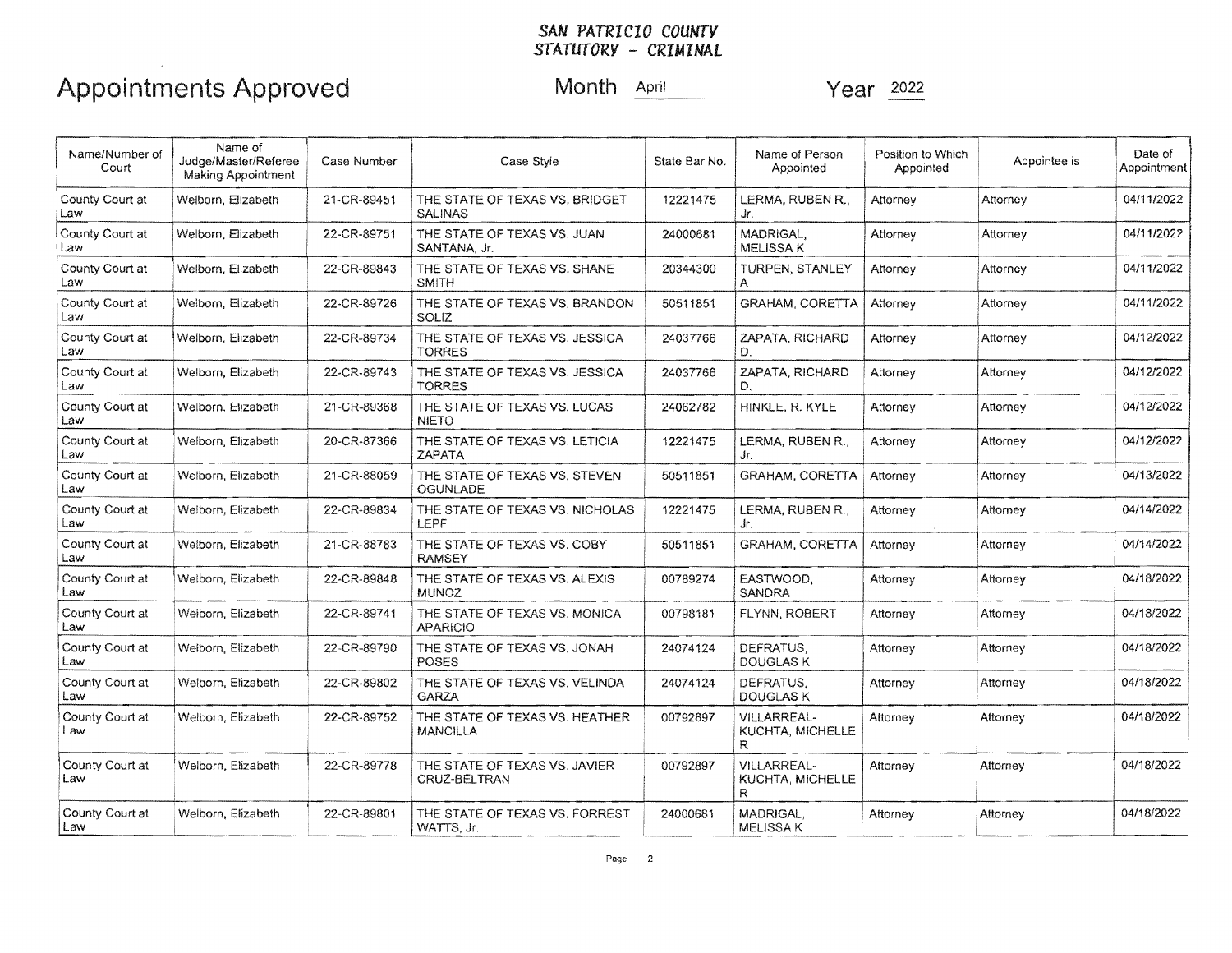## Appointments Approved Month April Month April Year 2022

| Name/Number of<br>Court | Name of<br>Judge/Master/Referee<br><b>Making Appointment</b> | Case Number | Case Style                                                | State Bar No. | Name of Person<br>Appointed                         | Position to Which<br>Appointed | Appointee is | Date of<br>Appointment |
|-------------------------|--------------------------------------------------------------|-------------|-----------------------------------------------------------|---------------|-----------------------------------------------------|--------------------------------|--------------|------------------------|
| County Court at<br>Law  | Welborn, Elizabeth                                           | 22-CR-89779 | THE STATE OF TEXAS VS. LUIS<br><b>VILLARREAL-PEREZ</b>    | 00798181      | FLYNN, ROBERT                                       | Attorney                       | Attorney     | 04/18/2022             |
| County Court at<br>Law  | Welborn, Elizabeth                                           | 21-CR-88844 | THE STATE OF TEXAS VS. JIMMY<br><b>PENA</b>               | 24029760      | PALACIOS.<br><b>ANDREW</b>                          | Attorney                       | Attorney     | 04/20/2022             |
| County Court at<br>Law  | Welborn, Elizabeth                                           | 21-CR-89156 | THE STATE OF TEXAS VS. DUSTEN<br><b>BUCHANAN</b>          | 00794698      | STOLLEY, MARK W.                                    | Attorney                       | Attorney     | 04/21/2022             |
| County Court at<br>Law  | Welborn, Elizabeth                                           | 22-CR-89821 | THE STATE OF TEXAS VS. BRAYAN<br><b>HERNANDEZ MEDEREZ</b> | 00792897      | VILLARREAL-<br>KUCHTA, MICHELLE<br>R.               | Attorney                       | Attorney     | 04/25/2022             |
| County Court at<br>Law  | Welborn, Elizabeth                                           | 22-CR-89804 | THE STATE OF TEXAS VS.<br><b>JOHNATHAN DELEON</b>         | 00794698      | STOLLEY, MARK W.                                    | Attorney                       | Attorney     | 04/25/2022             |
| County Court at<br>Law  | Welborn, Elizabeth                                           | 22-CR-89805 | THE STATE OF TEXAS VS.<br>JOHNATHAN DELEON                | 00794698      | STOLLEY, MARK W.                                    | Attorney                       | Attorney     | 04/25/2022             |
| County Court at<br>Law  | Welborn, Elizabeth                                           | 22-CR-89855 | THE STATE OF TEXAS VS. ARIANA<br><b>DEWEY</b>             | 00792897      | <b>VILLARREAL-</b><br><b>KUCHTA, MICHELLE</b><br>R. | Attorney                       | Attorney     | 04/25/2022             |
| County Court at<br>Law  | Welborn, Elizabeth                                           | 22-CR-89856 | THE STATE OF TEXAS VS. ARIANA<br><b>DEWEY</b>             | 00792897      | <b>VILLARREAL-</b><br>KUCHTA, MICHELLE<br>R         | Attorney                       | Attorney     | 04/25/2022             |
| County Court at<br>Law  | Welborn, Elizabeth                                           | 22-CR-89954 | THE STATE OF TEXAS VS. JUAN<br><b>GONZALES</b>            | 00789274      | EASTWOOD.<br><b>SANDRA</b>                          | Attorney                       | Attorney     | 04/25/2022             |
| County Court at<br>Law  | Welborn, Elizabeth                                           | 22-CR-89955 | THE STATE OF TEXAS VS. JUAN<br><b>GONZALES</b>            | 00789274      | EASTWOOD.<br>SANDRA                                 | Attorney                       | Attorney     | 04/25/2022             |
| County Court at<br>Law  | Welborn, Elizabeth                                           | 22-CR-89822 | THE STATE OF TEXAS VS. KAIDEN<br><b>HENNIGAN</b>          | 00798181      | FLYNN, ROBERT                                       | Attorney                       | Attorney     | 04/25/2022             |
| County Court at<br>Law  | Welborn, Elizabeth                                           | 22-CR-89783 | THE STATE OF TEXAS VS. KRISTA<br>LOVEALL                  | 50511851      | GRAHAM, CORETTA                                     | Attorney                       | Attorney     | 04/25/2022             |
| County Court at<br>Law  | Welborn, Elizabeth                                           | 22-CR-89862 | THE STATE OF TEXAS VS. MATTHEW<br>NIX.                    | 24074124      | DEFRATUS,<br><b>DOUGLAS K</b>                       | Attorney                       | Attorney     | 04/25/2022             |
| County Court at<br>Law  | Welborn, Elizabeth                                           | 22-CR-89877 | THE STATE OF TEXAS VS. WILLIAM<br>PORTER                  | 00798181      | FLYNN, ROBERT                                       | Attorney                       | Attorney     | 04/25/2022             |
| County Court at<br>Law  | Welborn, Elizabeth                                           | 22-CR-89832 | THE STATE OF TEXAS VS.<br>GUADALUPE RAMIREZ, Jr.          | 24000681      | MADRIGAL,<br><b>MELISSAK</b>                        | Attorney                       | Attorney     | 04/26/2022             |
| County Court at<br>Law  | Welborn, Elizabeth                                           | 22-CR-89824 | THE STATE OF TEXAS VS. MICHAEL<br><b>TREVINO</b>          | 00794698      | STOLLEY, MARK W.                                    | Attorney                       | Attorney     | 04/26/2022             |
| County Court at<br>Law  | Welborn, Elizabeth                                           | 21-CR-88549 | THE STATE OF TEXAS VS. KALEB<br><b>GOMEZ</b>              | 24029760      | PALACIOS,<br><b>ANDREW</b>                          | Attorney                       | Attorney     | 04/26/2022             |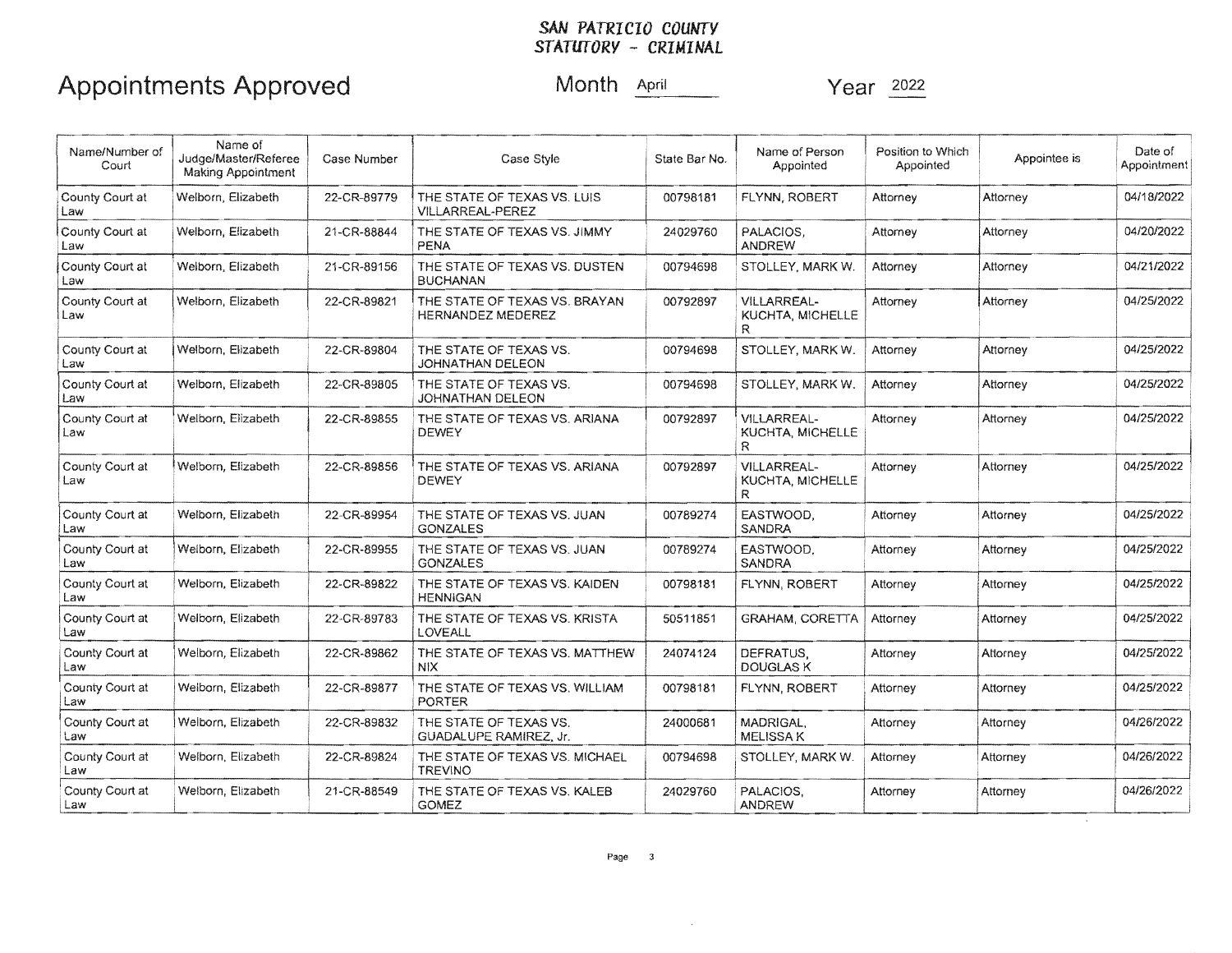## Appointments Approved Month **April 1996** Year 2022

 $\mathcal{L}^{\text{max}}_{\text{max}}$ 

| Name/Number of<br>Court | Name of<br>Judge/Master/Referee<br>Making Appointment | Case Number | Case Style                                      | State Bar No. | Name of Person<br>Appointed | Position to Which<br>Appointed | Appointee is | Date of<br>Appointment |
|-------------------------|-------------------------------------------------------|-------------|-------------------------------------------------|---------------|-----------------------------|--------------------------------|--------------|------------------------|
| County Court at<br>Law  | Welborn, Elizabeth                                    | 21-CR-88550 | THE STATE OF TEXAS VS. KALEB<br><b>GOMEZ</b>    | 24029760      | PALACIOS.<br>ANDREW         | Attorney                       | Attorney     | 04/26/2022             |
| County Court at<br>Law  | Welborn, Elizabeth                                    | 22-CR-89669 | THE STATE OF TEXAS VS. FRANK<br>CERVERA. III    | 12221475      | LERMA, RUBEN R.,<br>Jr.     | Attorney                       | Attomey      | 04/29/2022             |
| County Court at<br>Law  | Welborn, Elizabeth                                    | 21-CR-88611 | THE STATE OF TEXAS VS. JOSHUA<br><b>YEOMANS</b> | 24037377      | RODRIGUE, ADAM              | Attorney                       | Attorney     | 04/29/2022             |
| County Court at<br>Law  | Welborn, Elizabeth                                    | 22-CR-89775 | THE STATE OF TEXAS VS. ROLAND<br><b>GARZA</b>   | 24029760      | PALACIOS.<br>ANDREW         | Attorney                       | Attorney     | 04/29/2022             |
| County Court at<br>Law  | Weiborn, Elizabeth                                    | 22-CR-89776 | THE STATE OF TEXAS VS. ROLAND<br>GARZA          | 24029760      | PALACIOS.<br>ANDREW         | Attorney                       | Attorney     | 04/29/2022             |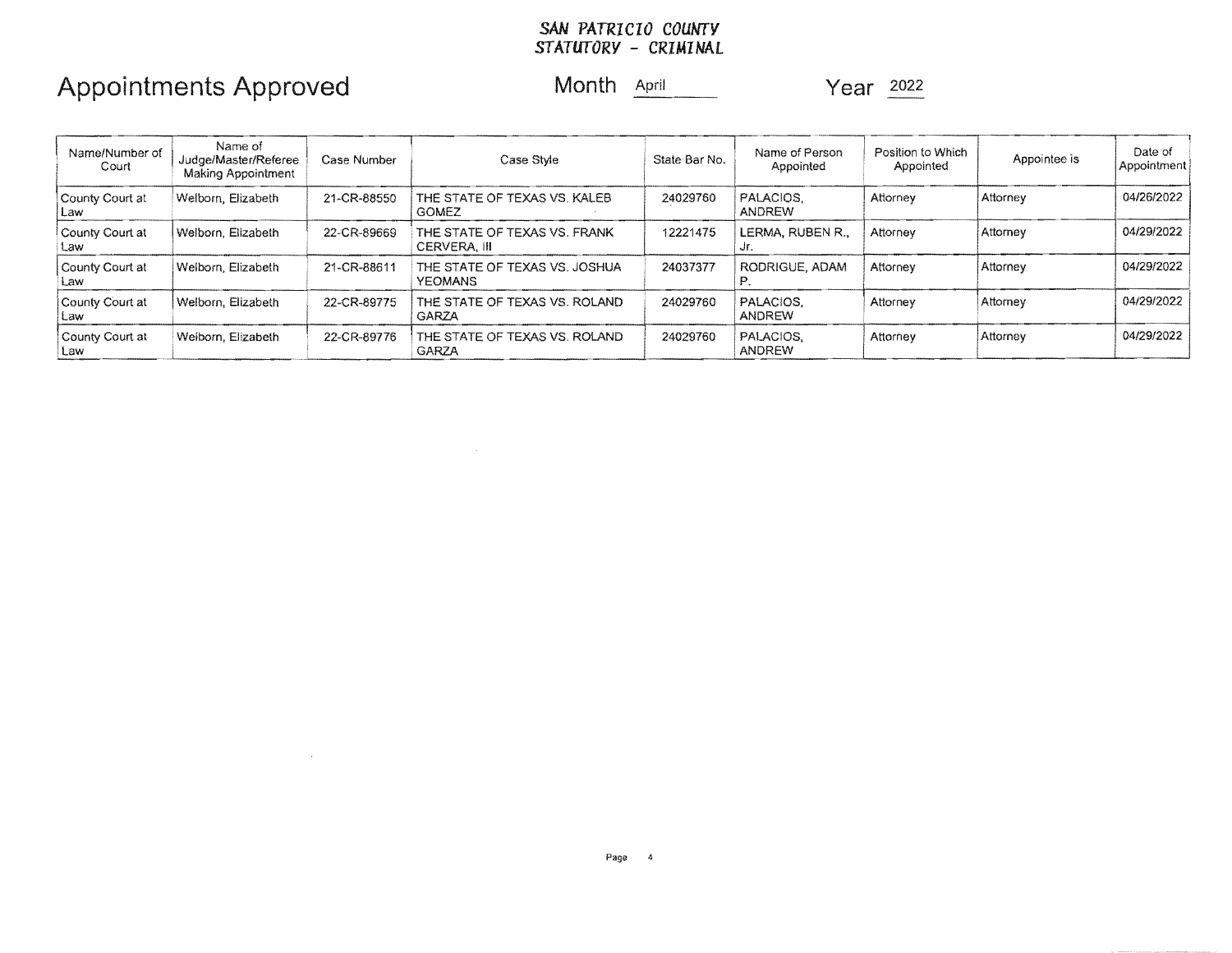### **Fees Approved Month April 1997 Year 2022**

|       |                                                                      |             |            |                            |                             |                                   |              |                               |                  |                    |                        | If greater than \$1,000                |
|-------|----------------------------------------------------------------------|-------------|------------|----------------------------|-----------------------------|-----------------------------------|--------------|-------------------------------|------------------|--------------------|------------------------|----------------------------------------|
| Court | Name of<br>Name/Number of Judge/Master/Referee<br>Making Appointment | Case Number | Case Style | <sup>1</sup> State Bar No. | Name of Person<br>Appointed | Position to<br>Which<br>Appointed | Appointee is | Date of<br>Approval of<br>Fee | Source of<br>Fee | Amount<br>Approved | No.<br>Hours<br>Billed | Amount of<br>Billed<br><b>Expenses</b> |
|       |                                                                      |             |            |                            |                             |                                   |              |                               |                  |                    |                        |                                        |